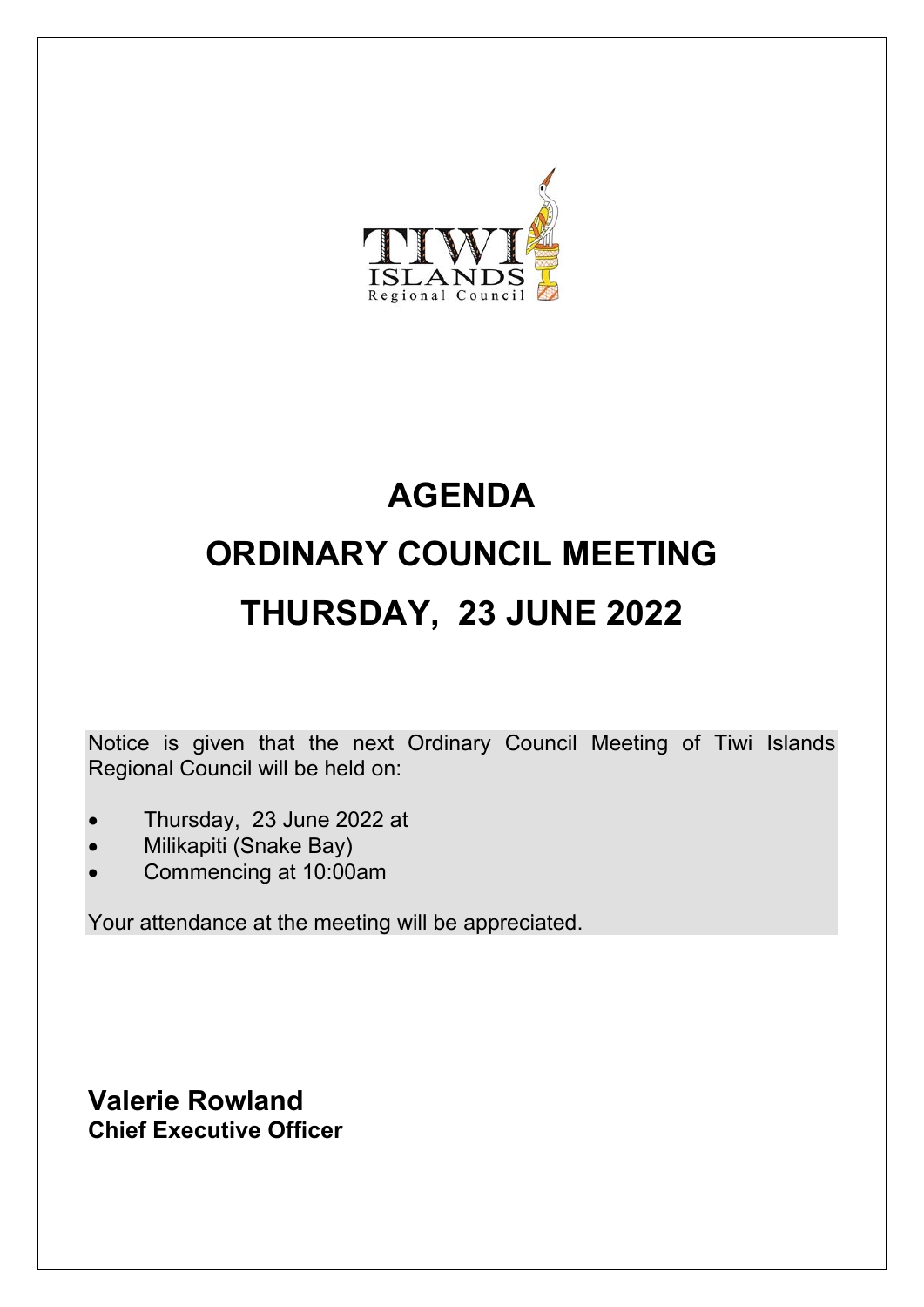# **AGENDA**

#### **1 WELCOME & APOLOGIES**

- 1.1 Welcome
	- 1.1.1 Opening of Meeting
	- 1.1.2 CEO welcome to Councillors & guests
- 1.2 Present
- 1.3 Apologies
- 1.4 Leave of Absence
- 1.5 Declaration of Interest of Members or Staff

Section 73 of the Northern Territory *Local Government Act* states**:** 

#### **Section 73 Conflict of interest**

(1) A member has a *conflict of interest* in a question arising for decision by the council, local board or council committee if the member or an associate of the member has a personal or financial interest in how the question is decided.

- (2) This section does not apply if the interest is:
	- (a) an interest in a question about the level of allowances or expenses to be set for members; or
	- (b) an interest that the member or associate shares in common with the general public or a substantial section of the public; or
	- (c) an interest as an elector or ratepayer that the member or associate shares in common with other electors or ratepayers; or
	- (d) an interest that the member or an associate has in a non-profit body or association; or
	- (e) an interest of the member or an associate:
	- (i) in appointment or nomination for appointment to a body with predominantly charitable objects; or
	- (ii) in payment or reimbursement of membership fees, or expenses related to membership, in such a body; or
	- (f) an interest so remote or insignificant that it could not reasonably be regarded as likely to influence a decision.

#### **Section 74 Disclosure of interest**

(1) As soon as practicable after a member becomes aware of a conflict of interest in a question that has arisen or is about to arise before the council, local board or council committee, the member must disclose the personal or financial interest that gives rise to the conflict (the *relevant interest*):

- (a) at a meeting of the council, local board or council committee; and
- (b) to the CEO.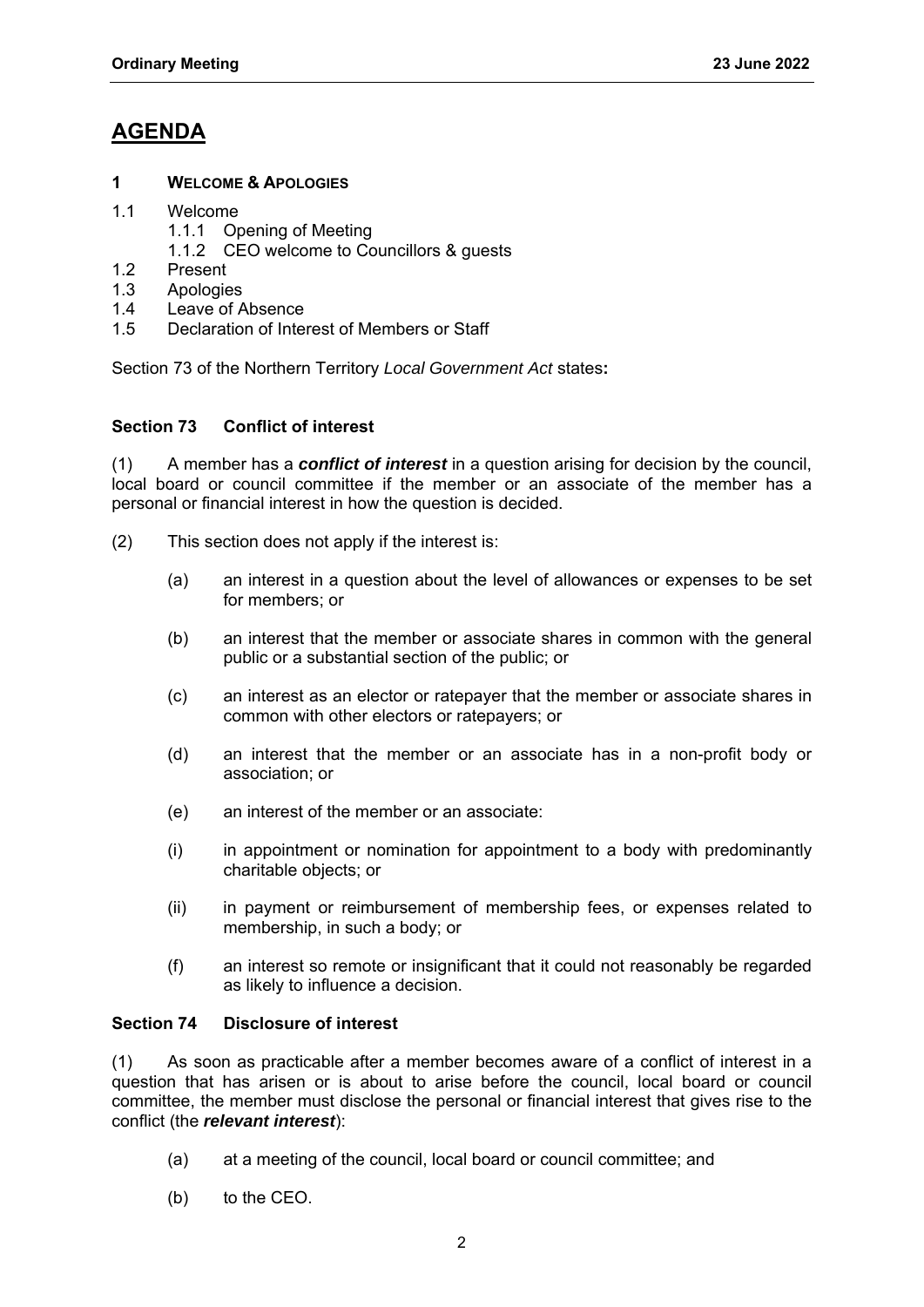(2) The CEO must record the disclosure in a register of interests kept for the purpose.

Section 12 of the Northern Territory Local Government (Administration) Regulations states:

#### **Section 12 Contents of register of interests**

The register of interests to be kept under section 74(2) of the Act must contain:

- (a) the name of the member making the disclosure; and
- (b) the nature of the interest that gives rise to the conflict of interest; and
- (c) the nature of the question on which the conflict of interest arises.

Does any Councillor of Senior Officer have any conflicts of interest to declare at this point of procedings?

#### **2 GENERAL BUSINESS**

*Nil* 

#### **3 VISITORS AND PRESENTATIONS**

#### **Nous Group - via teleconference at 11:30am**

Loveth Ochayi, Selina Swan and Jane Alley

#### **4 CORRESPONDENCE**

*Nil* 

#### **5 REPORTS FOR DECISION**

| 5.1 | <b>TRANSFER OF THE ELECTION RESERVE AND ASSET REPLACEMENT</b> |
|-----|---------------------------------------------------------------|
|     | RESERVE                                                       |

#### **6 REPORTS FOR INFORMATION**

| 61  |                                                  |  |
|-----|--------------------------------------------------|--|
| 6.2 |                                                  |  |
| 6.3 |                                                  |  |
| 64  |                                                  |  |
| 65  | TOWN SERVICES/INTER-ISLAND FERRY/AERODROME/CIVIL |  |
|     |                                                  |  |
| 66  |                                                  |  |

#### **7 BUSINESS ARISING**

*Nil* 

#### **8 CONFIDENTIAL ITEMS**

8.1 PUBLIC BENEFIT RATE CONCESSIONS 2021/2022

*The report will be dealt with under Section 65(2) (b) of the Local Government Act 2008 and Regulation 8 of the Local Government (Administration) Regulations 2008. It contains information about the personal circumstances of a resident or ratepayer.*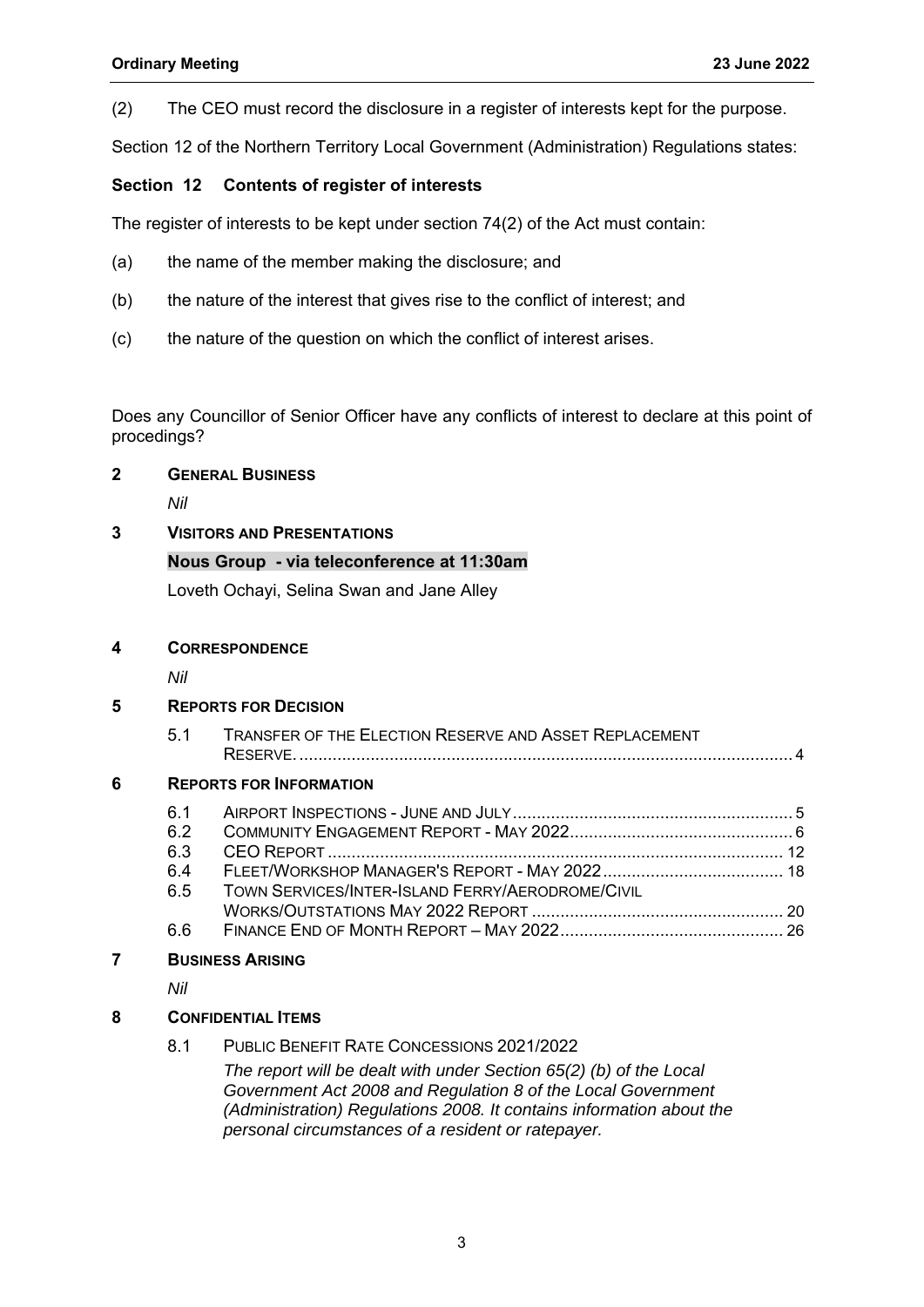#### **REPORTS FOR DECISION**

| <b>ITEM NUMBER</b><br><b>TITLE</b> | 51<br>Transfer of the Election Reserve and Asset<br>Replacement Reserve. | TIWI<br><b>ISLANDS</b><br>Regional Council |
|------------------------------------|--------------------------------------------------------------------------|--------------------------------------------|
| <b>REFERENCE</b>                   | 243777                                                                   |                                            |
| <b>AUTHOR</b>                      | Bala Donepudi, Chief Financial Officer                                   |                                            |

#### **SUMMARY**

Decision is required by the council to move the council funds from Reserves

#### **BACKGROUND**

According to the Local Government Regulations 2021.Sec 11, Council Resolution is required to transfer funds from Council Reserves.

Council in the past has created two reserves, Election Reserve and Asset Replacement Reserve .The Balance in the Election Reserve is \$ 2,479 and the balance in the asset replacement reserve is \$ 142,863.

Council election were held in September 2021 .Council had to pay NT electoral Commission to conduct the elections out of General Revenue.

Council Purchased several new vehicle in this financial year using the General Revenue

#### **ISSUES/OPTIONS/CONSEQUENCES**

**NIL**

#### **RECOMMENDATION:**

- **1. The council approves the transfer of Election reserve worth of \$ 2,479 into general Revenue to pay for the Election Expenses.**
- **2. The Council approves the transfer of Asset Replacement Reserve \$ 142,863 to pay for the purchase of the New Motor Vehicles.**

#### **ATTACHMENTS:**

There are no attachments for this report.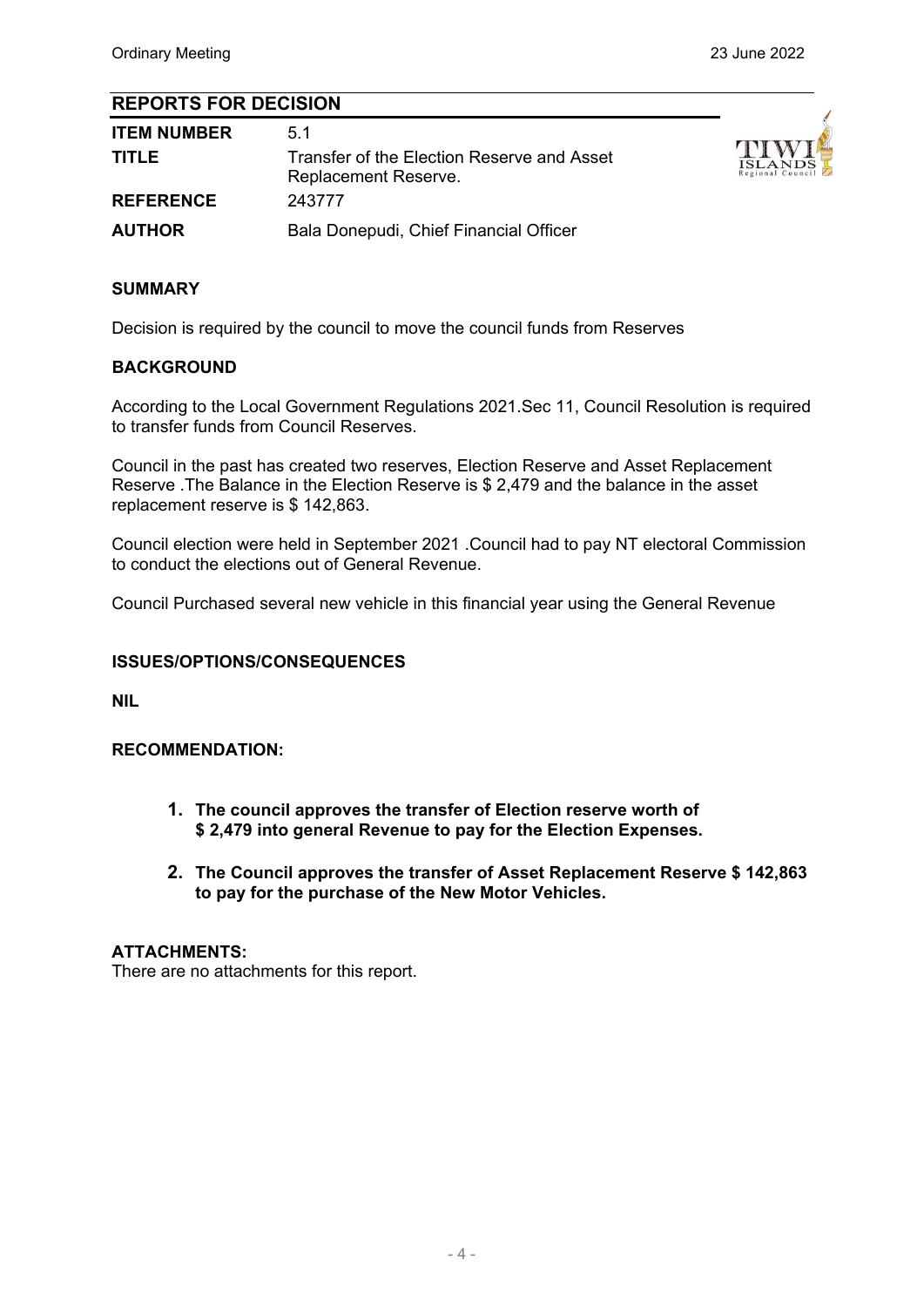| <b>ITEM NUMBER</b> | 61                                       |
|--------------------|------------------------------------------|
| <b>TITLE</b>       | Airport Inspections - June and July      |
| <b>REFERENCE</b>   | 243739                                   |
| <b>AUTHOR</b>      | Valerie Rowland, Chief Executive Officer |



AMS has provided TIRC long term audit and compliance support in the past two – three (2- 3) and will once again carry out compliance visits in June and July.

#### **BACKGROUND**

Airport Management Services (AMS) to carry out compliance and audit visits later in June and early July. The compliance visits ensures all three (3) airports are managed and maintained in line with all three (3) Airport Manuals and Regulation.

Council will meet and travel with AMS to all three airports as part of our role in providing assistance in transport.

#### **ISSUES/OPTIONS/CONSEQUENCES**

Nil

#### **CONSULTATION & TIMING**

AMS worked closely with the CEO and ARO Coordinator to have all three airport manuals completed by the due date in March. Council believes all three airports will receive its certification in August 2022.

#### **RECOMMENDATION:**

**That Council recommend to note the Report for Information.**

**ATTACHMENTS:**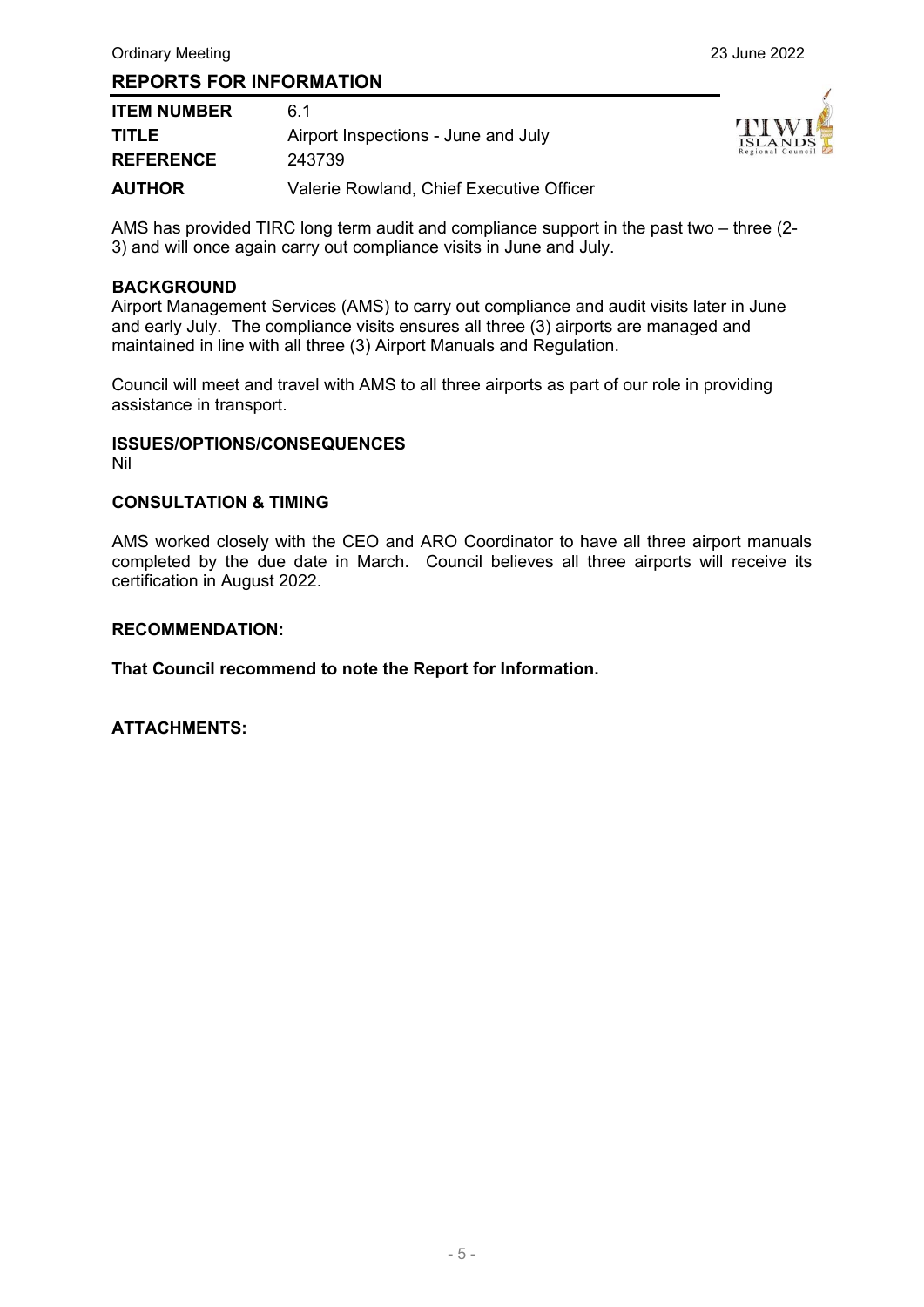| <b>ITEM NUMBER</b> |                                               |
|--------------------|-----------------------------------------------|
| <b>TITLE</b>       | <b>Community Engagement Report - May 2022</b> |



| <b>REFERENCE</b> | 243744                            |
|------------------|-----------------------------------|
| <b>AUTHOR</b>    | Bill Toy, GM Community Engagement |

#### **SUMMARY**

This report illustrates the business within units including; Youth Diversion, Sports and Recreation, Libraries, Community Safety, Centrelink, Broadcasting, Animal Management, By laws and Administration.

#### **General Business for the month**

- Catholic Care, AOD and Anger Management workshops, School Holiday program
- Royal Life and Wurrumiyanga Schools, swimming lessons at Pirlangimpi
- ARK Animal Hospital Vet Visit, June 2022
- AMRRIC and Steven Cutter, Emergency Big Bash Vet visit at Wurrumiyanga
- LGANT, Connectivity in Communities Upgrades
- Territory Families Youth Diversion Monthly Data
- NT Police YDU, Case Management, Conferences and Assessments
- Remote Sports Territory Families
- Services Australia Monthly Statistical report, Training and Contracts
- Darwin Police, Youth Diversion Conferences
- Services Australia Cashless Debit Cards
- NTG Remote Sports Monthly Service Delivery Review
- Attended Monthly Local Authority meeting
- Attended April Ordinary Council Meeting
- Manager Organisational development, Recruitment and Variations to Employment, Community Safety, Wurrumiyanga and Milikapiti and Youth Diversion
- NIAA, Community Safety Site Visits
- TFHC, Youth Diversion Quarterly review, .
- Aboriginal Areas Protection Authority, Milikapiti Water Park
- Power and Water Milikapiti Water Park
- Office of Township Leasing, TIRC project
- Administration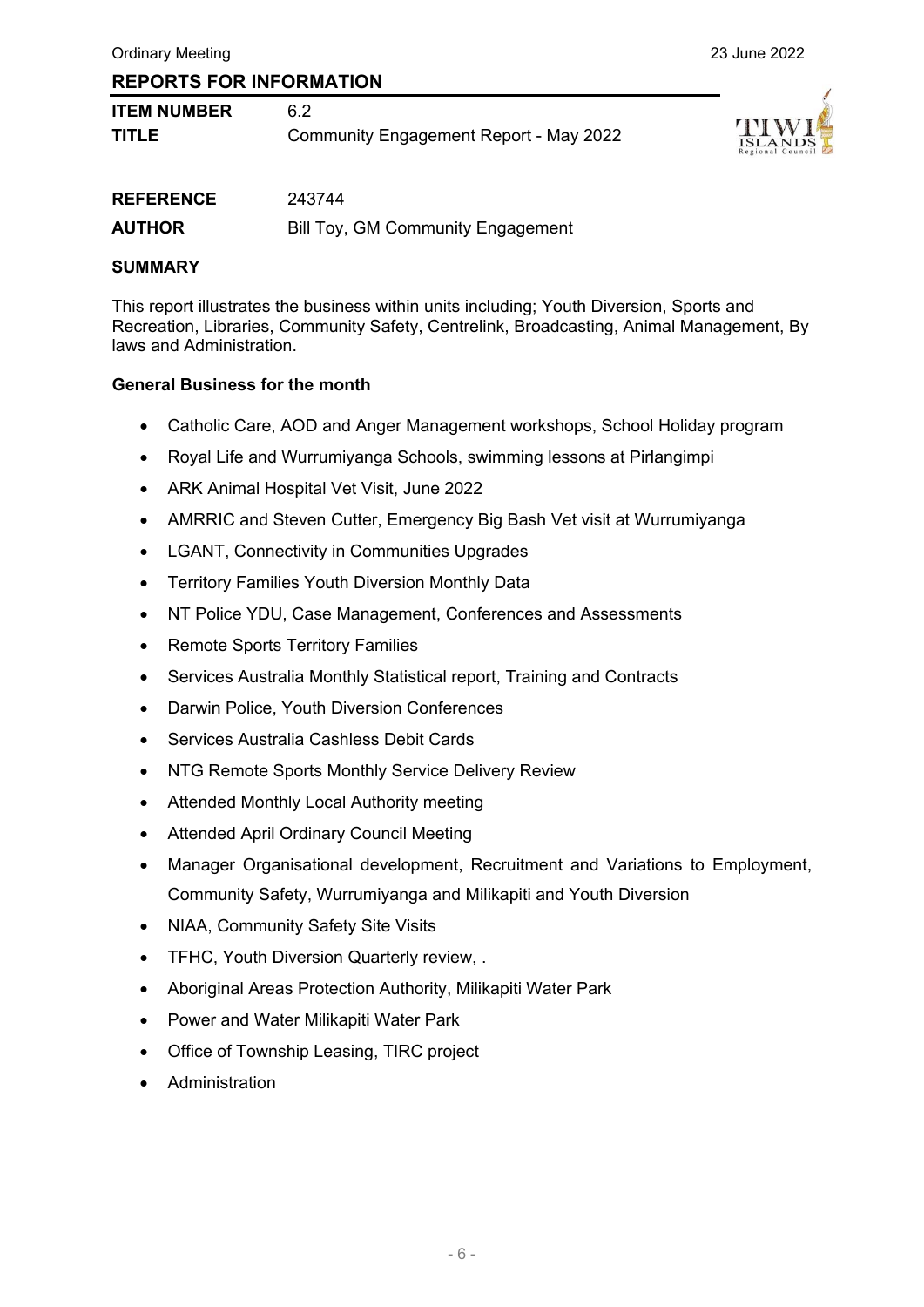#### **MILIKAPITI**

Milikapiti Administration service provide office and customer services to external clients in Darwin and support to Tiwi Islands Regional Council Internal Business Units and Elected Members.

General Business for the month

**• Hours of Operation:** 8:00am – 4:36pm.

Australia Post mail collected daily

• Meeting Room Hire:

3rd – 6th Tiwi Islands Training Employment Board 10th - Australian Electoral Commission – Federal Election 27th - North Australian Aboriginal Justice Agency

**Facility Hire:** None for this reporting period

#### **• Finance**

Sales Transactions entered in Corporate Services Tiwi Accounts spreadsheet. Eftpos receipts and Cumulative Totals emailed to Accounts Receivable at end of day. Request to Invoice Customer, Quotes and Purchase Orders sent to Finance within a 24 hour turnaround or better.

Cash Reconciliation form completed at end of every month for Banking IWO: All Internal work orders for the month sent to Senior Finance Officer.

#### **• Human Resources**

All matters including:

- Attendance: Good
- Incidents: None for this reporting period
- Recruitment: None for this reporting period
- Training: None for this reporting period

• Other: Information Technology: Pirlangimpi Network Issues - As discussed, we are currently awaiting delivery on new network equipment for the TIRC offices, hopefully is due to arrive within the next couple of weeks. Once this has arrived, we will need to schedule some time to visit site and install equipment. After this has been complete, the TIRC offices will be back on our network and fully supported with correct direct network access, which will allow for better and more complete connection to the CBIZ Citrix environment.

- Stakeholder Engagement/Meeting. None for this reporting period
- Emails:

Power and Water Corporation - due to the replacement of the Main Switchboard and control system in the Milikapiti Power Station a power outage will be required to change over to a temporary system to allow this work to proceed.

A 2 hour whole of community outage will take place between 07:00 and 09:00 Wednesday 11th May.

#### **ISSUES/OPTIONS/CONSEQUENCES**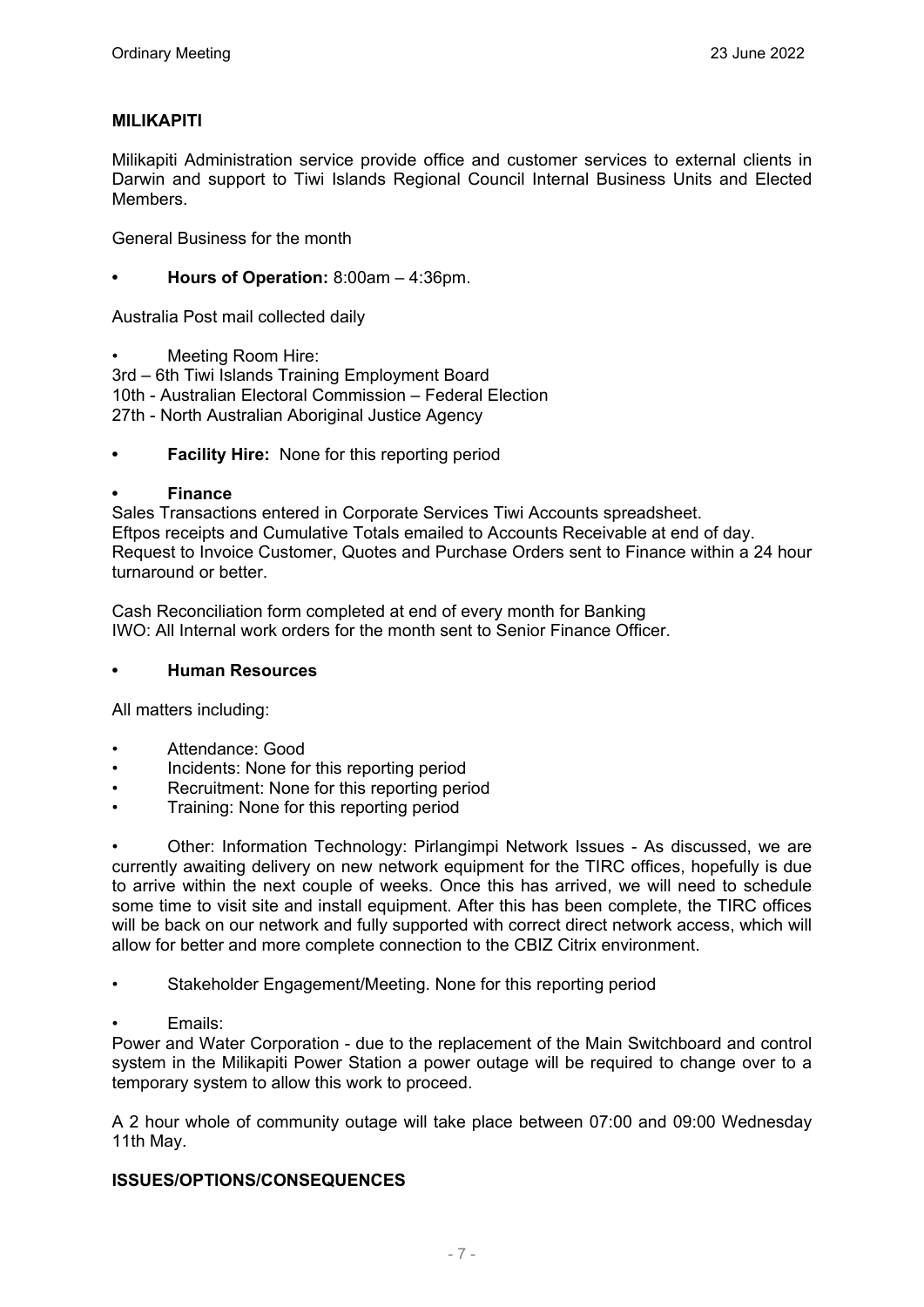COVID-19 Hygiene Plans continue to be applied, hand sanitisers and wipes available for customers, and facilities cleaned before and after use

#### **PIRLANGIMPI**

Pirlangimpi Administration provides services to external clients as well as support to Internal Business Units, Elected Members and the Local Authority

General Business for the month

- Hours of Operation: Nil Closure
- Meeting Room Hire:

Environment Centre NT hired meeting room on 2nd May for meeting/consultation Environment Defenders Office hired meeting room on 3rd May for meeting CatholicCareNT hired meeting room on 24th June for meeting Governance utilized meeting room on 25th and 26th June for PLA and OCM

- Finance: Nil
- Australia Post: Nil

Human Resources

All matters including:

- Attendance: Good
- Incidents: Nil
- Recruitment: Still in Process
- Training: Nil

Events

May

**Stakeholder Engagement/Meetings:** Attended monthly community meeting on 2nd

#### **ISSUES/OPTIONS/CONSEQUENCES**

COVID-19 Hygiene Plans continue to be applied, hand sanitisers and wipes available for customers, and facilities cleaned before and after use

#### **Centrelink**

#### **BACKGROUND**

Centrelink Agent Offices at Pirlangimpi and Milikapiti opened for assistance and support to all community members with Centrelink issues including Family payments, Age pensions, Disability support payments, Job search allowances and Study payments for youth. Offices in both communities are open to the public from 8:00am to 4:00pm Monday to Friday.

General Business for the month - Centrelink offices in Milikapiti and Pirlangimpi remained open throughout May apart from one day due to Sorry Business. Clients continue to make use of the Self Help Computers with many clients switching over to the new Cashless Debit Card, Phones and / or assistance provided by the Specified Personnel. .Computer and Accessibility Upgrades have been completed.

Stakeholder Engagement/Meetings - Daily phone calls between Specified Personnel and Services Australia

#### **ISSUES/OPTIONS/CONSEQUENCES**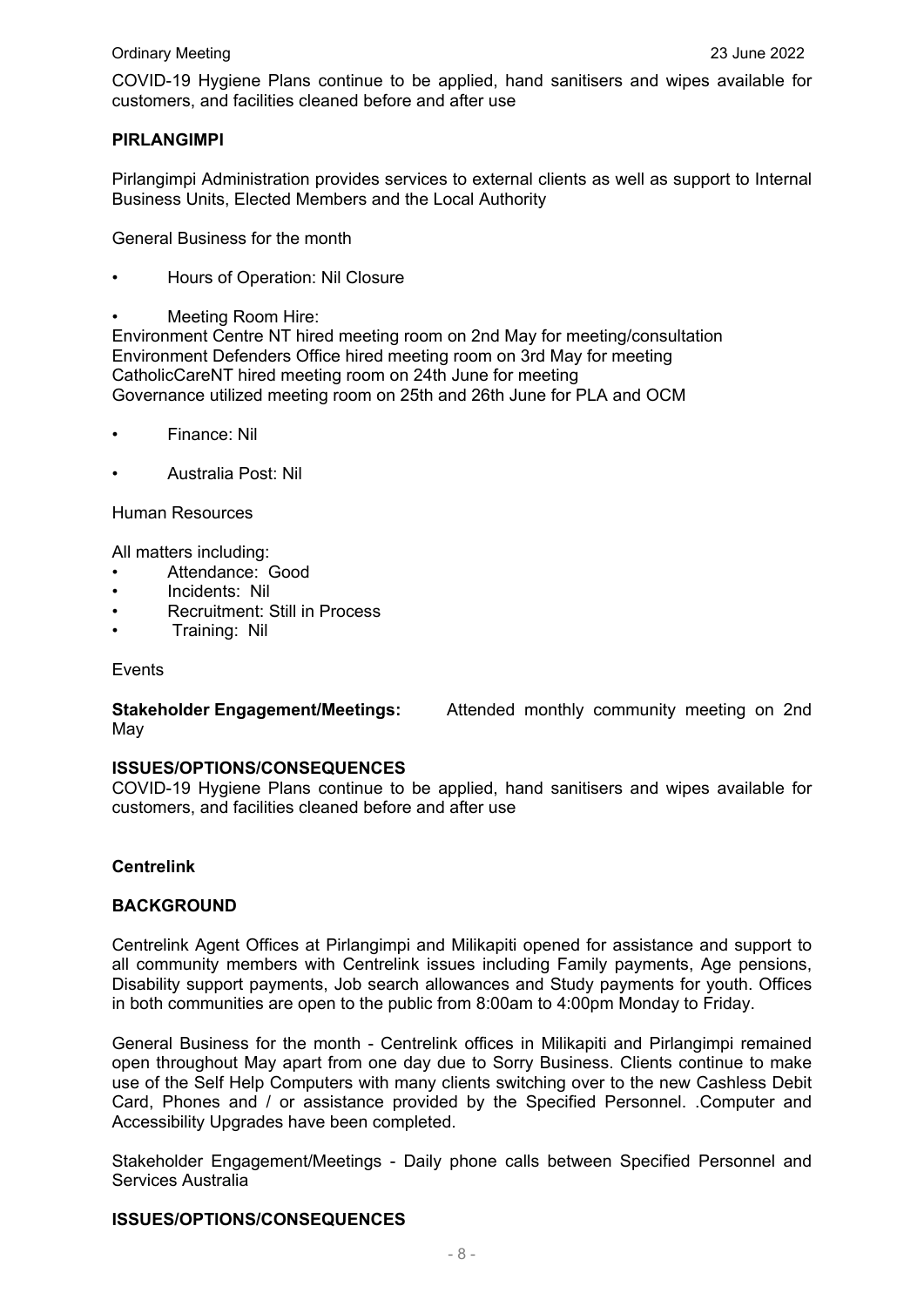COVID-19 Hygiene Plans continue to be applied, hand sanitisers and wipes available for customers, and facilities cleaned before and after use

#### **Broadcasting**

#### **BACKGROUND**

The Indigenous Broadcasting National Jobs program provide local broadcasting in local languages, communicating locally based service messages in regard to Health, Education, Local government and Cultural information.

General Business for the month

Radio Room at Milikapiti relocated to the Recreation Hall due to old building deteriorating, Community Safety and Covid related messages including reminders of day to day, current restrictions or Emergency Response Directions continue to be broadcasted over the Radio.

Human Resources

All matters including: Incidents: Nil Recruitment: Wurrumiyanga broadcaster position currently vacant. Leave: Nil Training: Nil this month Stakeholder Engagement: TEABBA Financial Expenditure reports Radio Relocation

#### **Youth Diversion**

General Business for the month

Youth Diversion Coordinator currently case managing 9 clients across both islands. Client updates and Monthly Data Reports updated and submitted to TFHC. Client updates provided to NT Police Youth Diversion Unit. Manager participated in Quarterly review meeting. Two Finalisations this month, one successfully completing the program and another being removed as he had left the community. Remaining clients are fulfilling their obligations to the program with the assistance of the Youth Diversion Coordinator.

Human Resources

All matters including:

- Incidents: Nil reported for the month
- Recruitment: Nil
- Training: Nil this month

Stakeholder Engagement/Meetings

- Shane King Wurrumiyanga Police
- Jo Huyben, Bonita Boucicault Territory Families
- NT Police Youth Diversion Unit
- Natalie Watts NT Police
- Wayne Bayliss NT Police YDU
- Remote Sports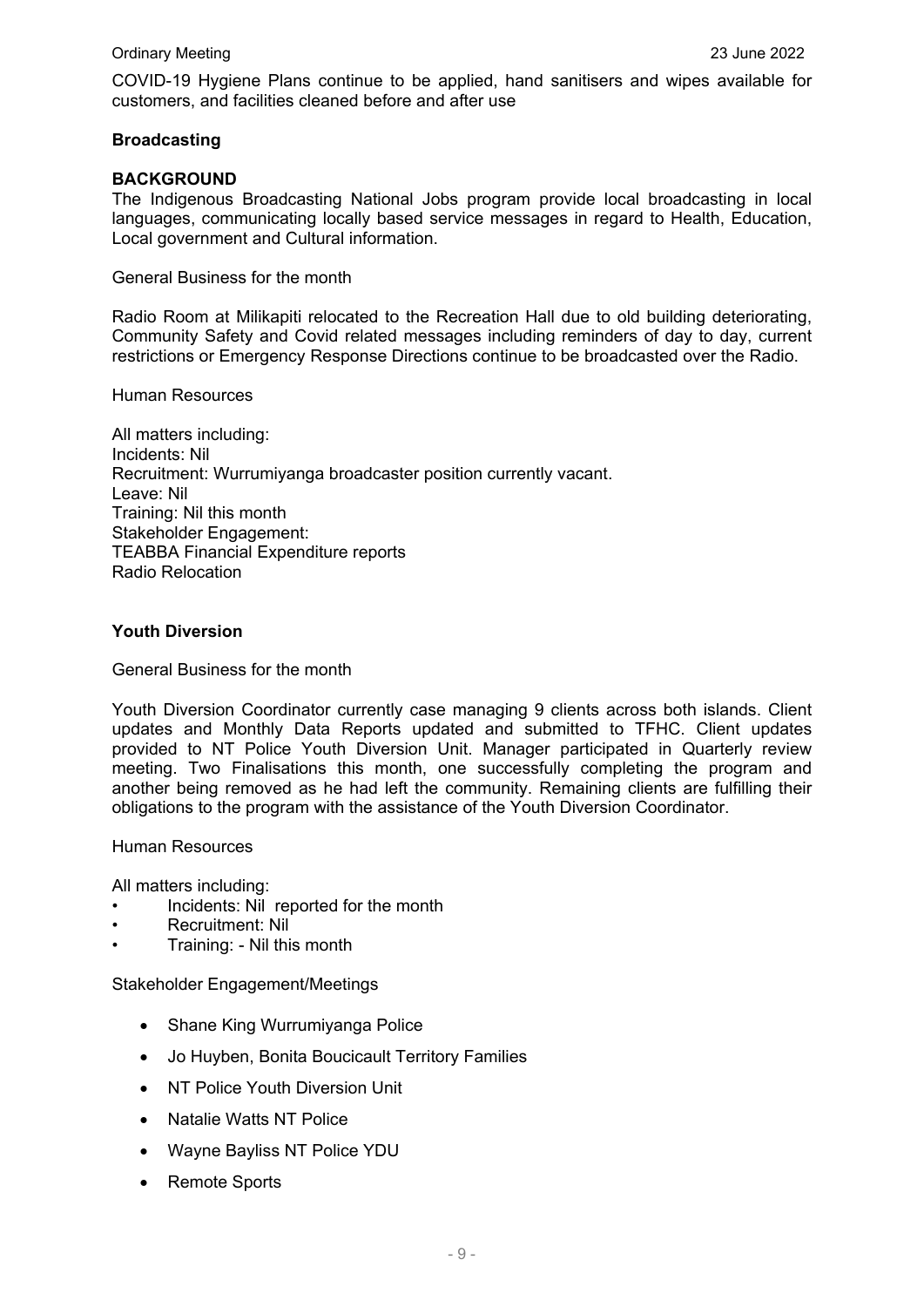#### **BACKGROUND**

To provide opportunities for all men, women and children, to participate and achieve within their chosen Sport or Recreational activity.

General Business for the month

TIRC Sport and Recreation continue to deliver the NTG Funded Remote Sports program by providing structured activities for people wishing to participate in Team Sports Remote Sports officers have been opening the recreation hall in Milikapiti Wurrumiyanga sports are currently being conducted in open areas around the community. Youth Diversion clients continue to assist with delivery.

#### **Human Resources**

.

All matters including: Incidents: Nil this month Recruitment: Nil this month Training: Nil this month Stakeholder Engagement / Meetings: Nil this month

#### **ISSUES/OPTIONS/CONSEQUENCES**

COVID-19 Hygiene Plans continue to be applied, hand sanitisers and wipes available for customers, and facilities cleaned before and after use Community Safety

#### **BACKGROUND**

The Tiwi Islands Community Safety Service assists communities in taking responsibility For the prevention of anti – social, harmful, destructive and illegal behaviours by offering Community patrolling and safe transport to protect vulnerable people. The number one Priority for Community Safety teams is to ensure children out at night (after 9.00pm) can Get a ride home or to a safe place which hopefully helps with school attendance. Community Safety also assists with mediations, follow up on incidents reported and work With other agencies, providers and Stakeholders.

#### **General Business for the month**

Recruitment issues at Wurrumiyanga addressed, all vacant positions advertised with interviews and appointments to be completed early June. Training with staff learning to use the newly developed Night Patrol Data Base will commence in June. Unfortunately the number of children out at night in Wurrumiyanga continues to be a problem, many children still refusing a lift home. Vehicle replacement taking longer than expected, waiting on advice from the department. Coordinator and Patroller positions have been re-advertised. Approvals received from NIAA to use previous years underspends completing phase two of the Data Base and a Two car lockable garage to be constructed next to the Council office across from the Police station.

#### **Human Resources**

All matters including:

- Incidents: Nil
- Recruitment: Coordinator (Wurrumiyanga) Patrollers Wurrumiyanga and Milikapiti
- Training: Nil this month

Events:

Nil for this month Stakeholder Engagement/Meetings: Manager / Coordinator and Staff Meetings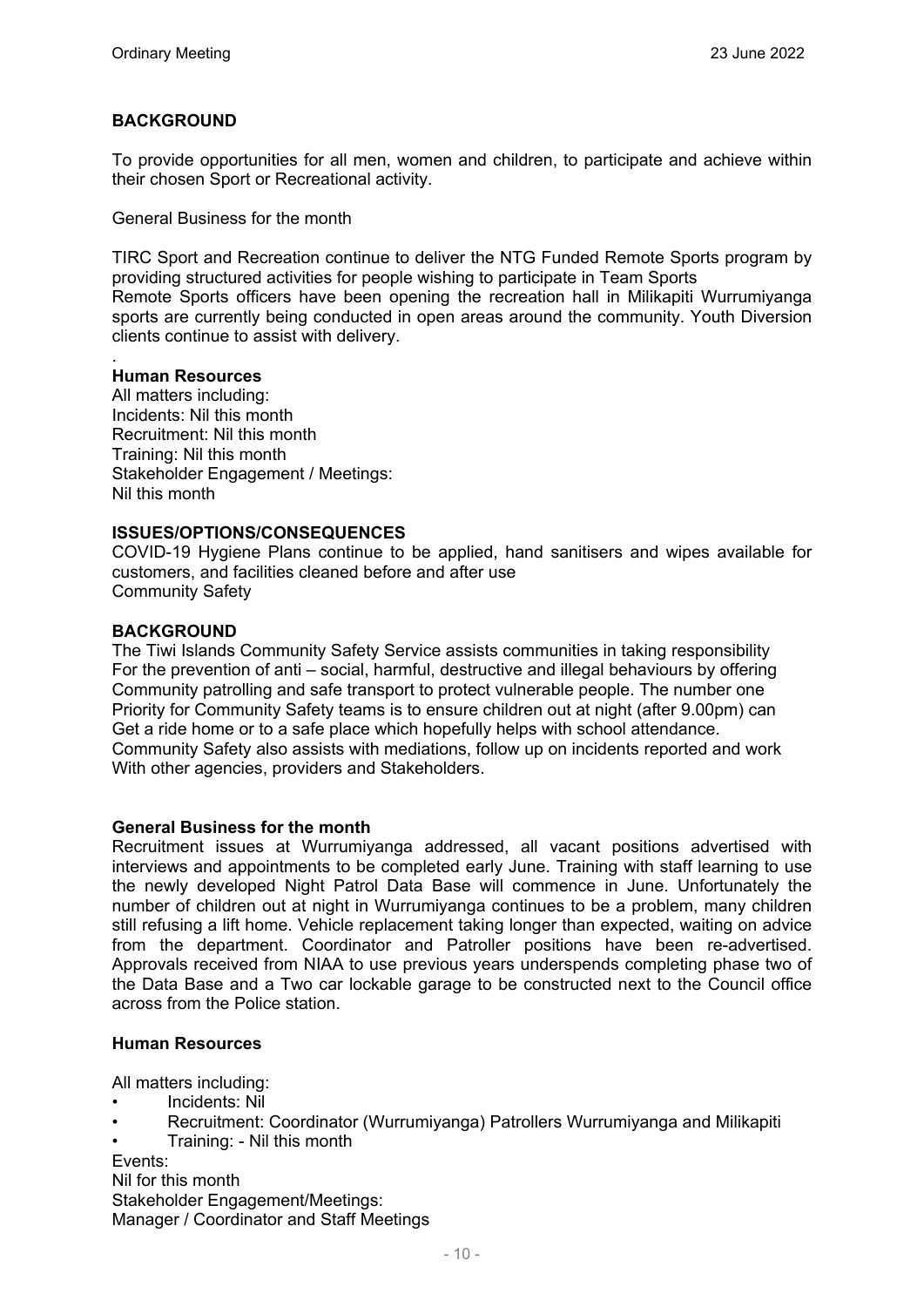Milikapiti NT Police Lynette DeSantis TIRC MACCST Meeting

#### **ISSUES/OPTIONS/CONSEQUENCES**

COVID-19 Hygiene Plans continue to be applied, hand sanitisers and wipes available for customers, and facilities cleaned before and after use

#### **RECOMMENDATION:**

#### **That Council note this report for information.**

#### **ATTACHMENTS:**

There are no attachments for this report.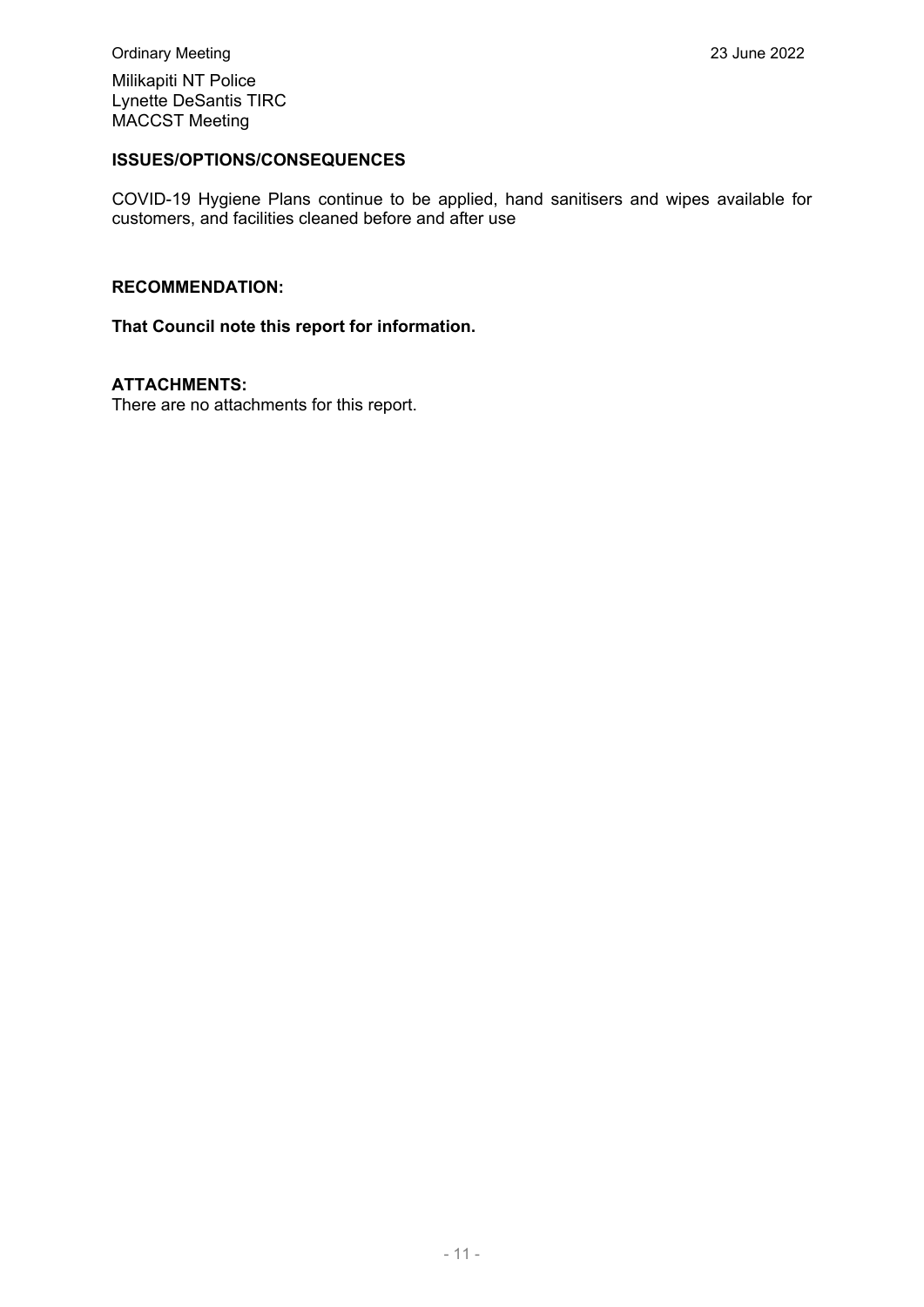| <b>ITEM NUMBER</b> | 63                                       |
|--------------------|------------------------------------------|
| <b>TITLE</b>       | <b>CEO Report</b>                        |
| <b>REFERENCE</b>   | 243700                                   |
| <b>AUTHOR</b>      | Valerie Rowland, Chief Executive Officer |



#### **BACKGROUND**

As we near the end of the financial year and with the draft Regional Plan and Budget on the TIRC website, it comes as a timely reminder why we are all here. By this I mean as the CEO, challenges will always be before us all. We have had challenge to date, not of COVID, as it the flu season with many families falling ill and having to be airlifted to Royal Darwin Hospital.

This month, I acknowledge elders past and present and all traditional owners across the lands we all reside and work on. We continue pay our respects to those loved ones that have left us, and a special mention to a long term employee of Council and my grandson, Mr. Kantilla.

As I mentioned, we are ending the financial year and about to commence into a new one, and last month we had seen much improvement of the Wurrumiyanga Waste site, with a visit to take place by the Northern Territory Environmental Protection Authority (NTEPA) planned in July.

Council has carried out major road works grading the Pirlangimpi and Milikapiti roads up to three-ways as well as grading of the Ranku road.

The S&R Hall is being accessed by Catholic Care NT, at no charge as we anticipate that the use of this facility will enable our kids to gather together out of the heat, as it is still very hot outside.

The Wurrumiyanga Pool had a pool specialist arrive and inspect the damage, and it is hoped a temporary measure will take place.

#### **Human Resources/Human Services**

#### **Highlights**

- Two (2) terminations were processed during May 2022.
- One (1) employees were appointed during May 2022.
- Staff turnover rate was 1% percent.
- Note that the graphs and data below from  $01<sup>st</sup>$  May 2022 to  $31<sup>st</sup>$  May 2022.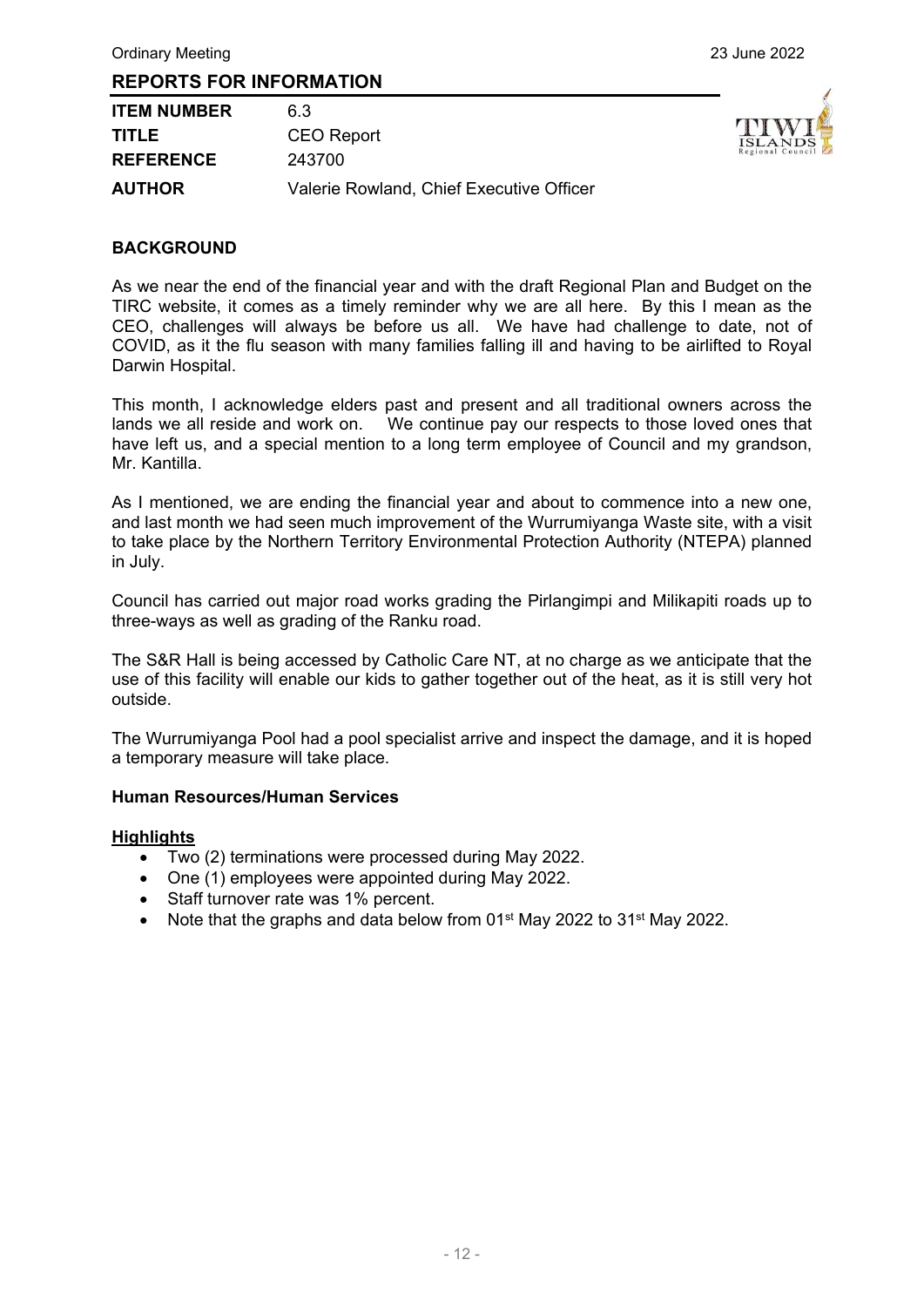

**Chart 1:** Hours worked as percentage 01<sup>st</sup> May 2022 to 31<sup>st</sup> May 2022





| <b>NUMB</b> WUINGU            |                 |              |          |              |                |          |
|-------------------------------|-----------------|--------------|----------|--------------|----------------|----------|
| <b>Description</b>            | <b>PPE 08th</b> | $%$ of       | PPE 22nd | $%$ of       | Variance       | Variance |
|                               | May 2022        | <b>Total</b> | May 2022 | <b>Total</b> |                | $\%$     |
| Normal Time                   | 2,872           | 45%          | 3,714    | 56%          | $+842$         | $+29%$   |
| <b>Casual Hours</b>           | 1,751           | 28%          | 1,913    | 29%          | $+162$         | $+9%$    |
| <b>Extra Hours</b>            | 11              | 0%           | 8        | 0%           | -4             | $-32%$   |
| Overtime                      | 55              | $1\%$        | 8        | 0%           | $-47$          | $-86%$   |
| <b>Public Holidays Worked</b> | $\overline{0}$  | 0%           | 0        | 0%           | $\mathbf 0$    | 0%       |
| Training                      | 0               | 0%           | 0        | 0%           | $\overline{0}$ | 0%       |
| <b>Annual Leave</b>           | 176             | 3%           | 347      | 5%           | $+171$         | $+97%$   |
| <b>Personal Leave</b>         | 289             | 5%           | 224      | 3%           | $-65$          | $-22%$   |
| <b>AWOL</b>                   | 94              | 1%           | 115      | 2%           | $+21$          | $+23%$   |
| AWOL-Casual                   | 0               | 0%           | 0        | 0%           | 0              | $0\%$    |
| <b>LWOP</b>                   | 201             | 3%           | 251      | 4%           | $+50$          | $+25%$   |
| Public Holiday                | 878             | 14%          | 0        | 0%           | $-878$         | $-100%$  |
| <b>Workers Compensation</b>   | 0               | $0\%$        | 0        | 0%           | $\mathbf 0$    | $0\%$    |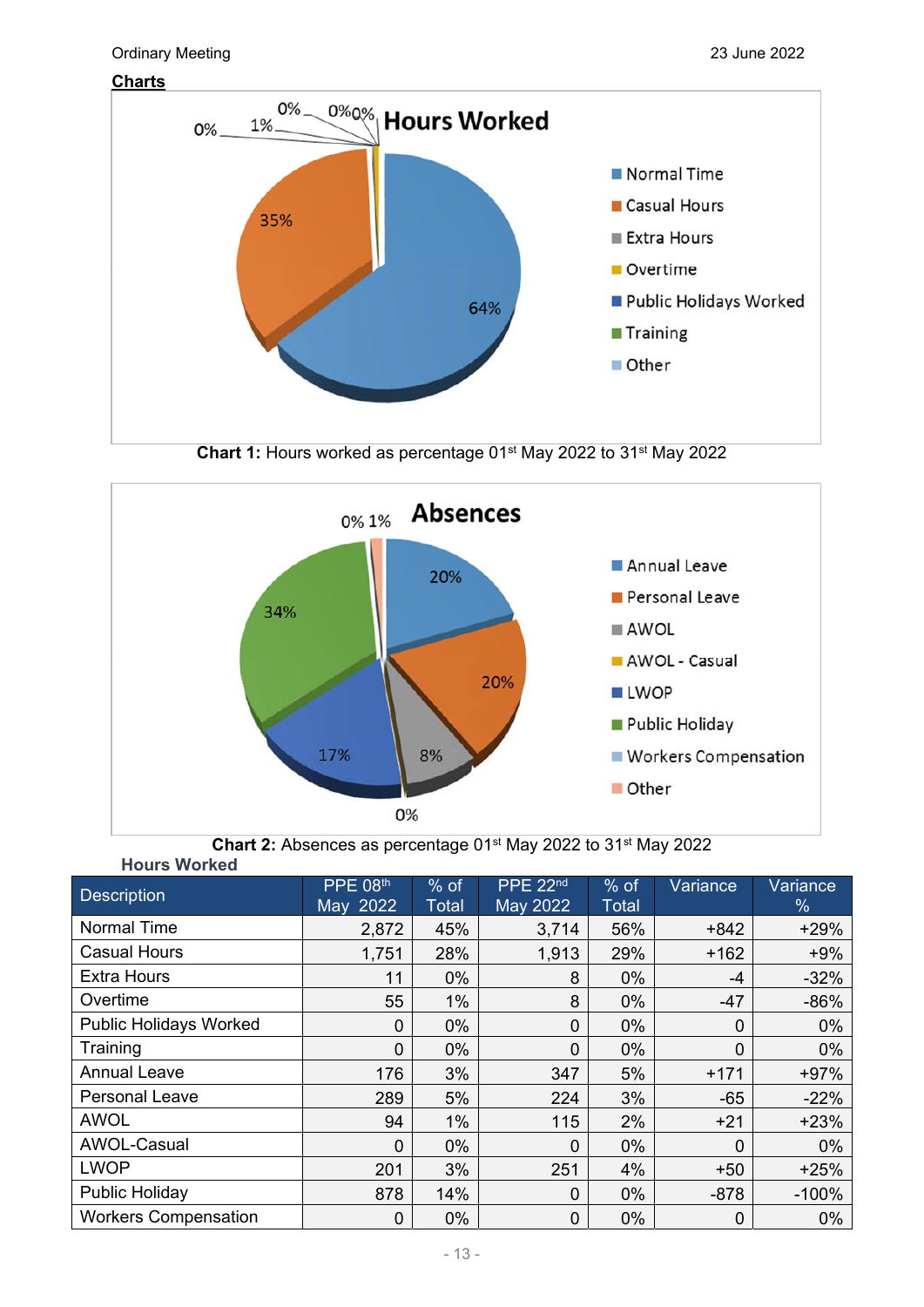



## **Chart 4:** Distribution of Ages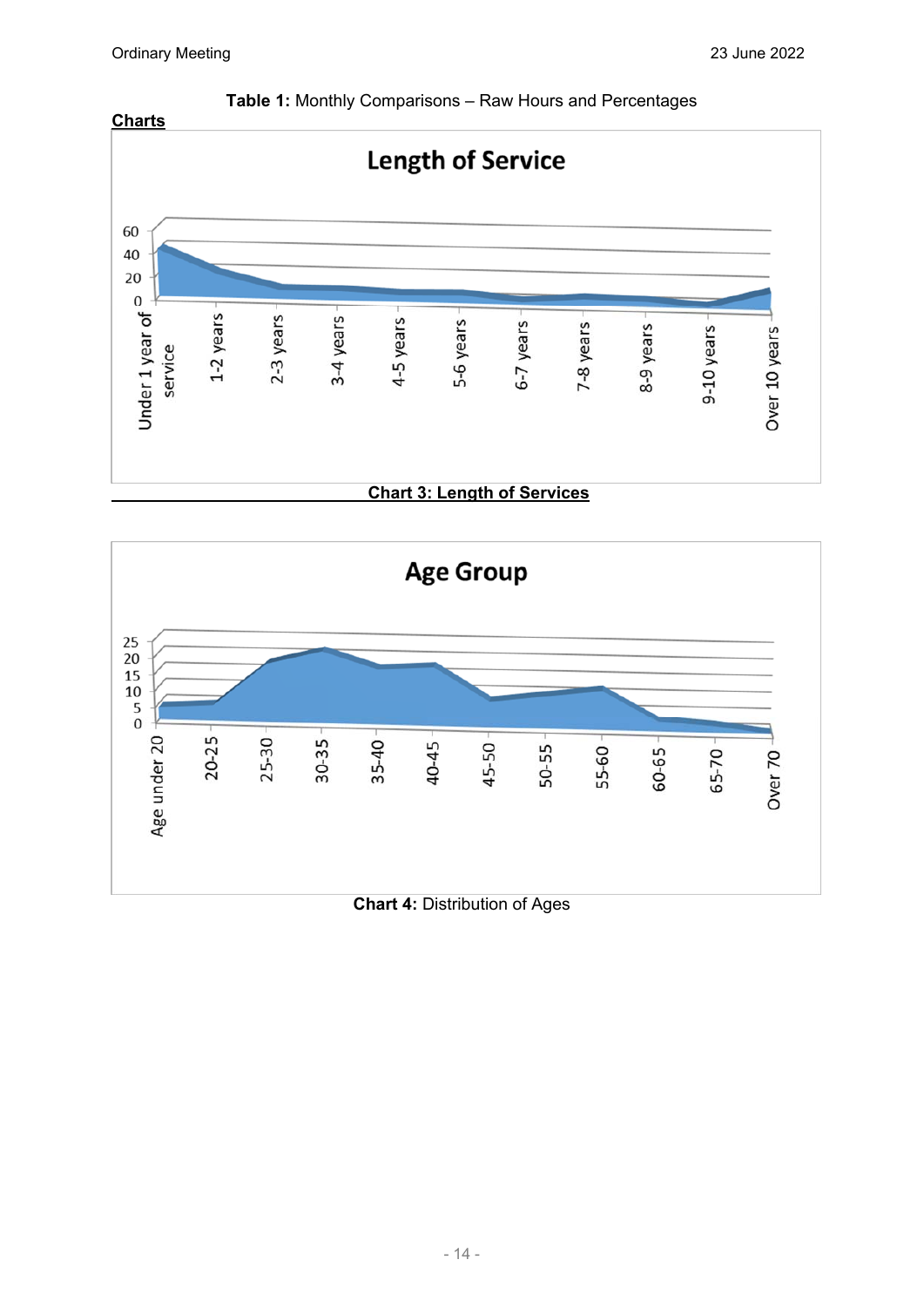$\overline{\phantom{a}}$ 

#### **Demographics**

| <b>Description</b>     | Wurr.                     | Pirl.                   | Mili.                   | Dar.                    | Total          | $\%$  |  |
|------------------------|---------------------------|-------------------------|-------------------------|-------------------------|----------------|-------|--|
| Male                   | 49                        | 13                      | 16                      | $\mathfrak{B}$          | 81             | 68%   |  |
| Female                 | 23                        | 8                       | $\overline{7}$          | $\pmb{0}$               | 38             | 32%   |  |
|                        |                           |                         |                         |                         |                |       |  |
| <b>ATSI</b>            | 64                        | 20                      | 17                      | $\overline{2}$          | 103            | 87%   |  |
| <b>NON-ATSI</b>        | 8                         | $\overline{0}$          | $\overline{\mathbf{r}}$ | $\overline{\mathbf{4}}$ | 16             | 13%   |  |
|                        |                           |                         |                         |                         |                |       |  |
| <b>Full Time</b>       | 29                        | 10                      | 10                      | $\sqrt{3}$              | 52             | 44%   |  |
| Part Time              | $\overline{2}$            | $\overline{7}$          | $\overline{7}$          | $\boldsymbol{0}$        | 16             | 13%   |  |
| Casual                 | 41                        | $\overline{\mathbf{4}}$ | $6\phantom{a}$          | $\boldsymbol{0}$        | 51             | 43%   |  |
|                        |                           |                         |                         |                         |                |       |  |
| Age under 20           | $\overline{\mathbf{4}}$   | $\pmb{0}$               | $\pmb{0}$               | $\pmb{0}$               | 4              | 3%    |  |
| 20-25                  | 3                         | 1                       | $\mathbf{1}$            | $\boldsymbol{0}$        | 5              | 4%    |  |
| 25-30                  | 10                        | $\overline{4}$          | $\overline{\mathbf{4}}$ | $\mathbf 0$             | 18             | 15%   |  |
| 30-35                  | 12                        | 5                       | $\overline{\mathbf{4}}$ | 1                       | 22             | 18%   |  |
| 35-40                  | 13                        | $\mathbf 0$             | 3                       | 1                       | 17             | 14%   |  |
| 40-45                  | 10                        | $\overline{5}$          | $\overline{2}$          | 1                       | 18             | 15%   |  |
| 45-50                  | $\overline{7}$            | $\pmb{0}$               | $\mathbf 1$             | $\boldsymbol{0}$        | 8              | 7%    |  |
| 50-55                  | 4                         | 3                       | 3                       | $\boldsymbol{0}$        | 10             | 8%    |  |
| 55-60                  | $\overline{7}$            | $\mathfrak{S}$          | $\overline{2}$          | $\mathbf 0$             | 12             | 10%   |  |
| 60-65                  | $\mathbf 1$               | $\pmb{0}$               | $\overline{2}$          | $\boldsymbol{0}$        | 3              | 3%    |  |
| 65-70                  | $\mathbf 1$               | $\boldsymbol{0}$        | $\mathbf{1}$            | $\boldsymbol{0}$        | $\overline{2}$ | 2%    |  |
|                        |                           |                         |                         |                         |                |       |  |
| < 1 year of service    | 36                        | $\sqrt{3}$              | $\overline{2}$          | $\pmb{0}$               | 41             | 34%   |  |
| 1-2 years              | 14                        | $\overline{2}$          | 3                       | 1                       | 20             | 17%   |  |
| 2-3 years              | $\overline{7}$            | 1                       | $\mathbf 0$             | $\boldsymbol{0}$        | 8              | 7%    |  |
| 3-4 years              | $\overline{2}$            | 3                       | $\overline{2}$          | 1                       | 8              | 7%    |  |
| 4-5 years              | $\ensuremath{\mathsf{3}}$ | 1                       | $\mathbf 1$             | 1                       | $\,6$          | 5%    |  |
| 5-6 years              | 3                         | $\overline{c}$          | $\overline{c}$          | $\pmb{0}$               | $\overline{7}$ | 6%    |  |
| 6-7 years              | $\overline{2}$            | $\boldsymbol{0}$        | $\pmb{0}$               | $\boldsymbol{0}$        | $\overline{2}$ | 2%    |  |
| 7-8 years              | $\mathbf 1$               | 1                       | $\overline{\mathbf{4}}$ | $\mathbf 0$             | $6\phantom{a}$ | 5%    |  |
| 8-9 years              | 1                         | 1                       | $\mathfrak{S}$          | $\pmb{0}$               | 5              | 4%    |  |
| 9-10 years             | $\pmb{0}$                 | 1                       | $\pmb{0}$               | $\pmb{0}$               | 1              | $1\%$ |  |
| Over 10 years          | 3                         | $6\phantom{a}$          | $6\phantom{1}$          | $\pmb{0}$               | 15             | 13%   |  |
|                        |                           |                         |                         |                         |                |       |  |
| <b>Total Employees</b> | 72                        | 21                      | 23                      | $\mathfrak{S}$          | 119            | 100%  |  |

**Table 2:** Monthly Demographics **–** May 2022

#### **Annual Leave Liability**

As of the 31<sup>st</sup> May 2022, the council's annual leave liability is for 10,758 hours totaling \$469,380. The annual leave liability amount includes 17.5% leave loading.

#### *New Hires*

| Position               | Date Hired  | Directorate    | Employment |  |
|------------------------|-------------|----------------|------------|--|
|                        |             |                | vpe        |  |
| Infrastructure Manager | 16 May 2022 | Infrastructure | Fulltime   |  |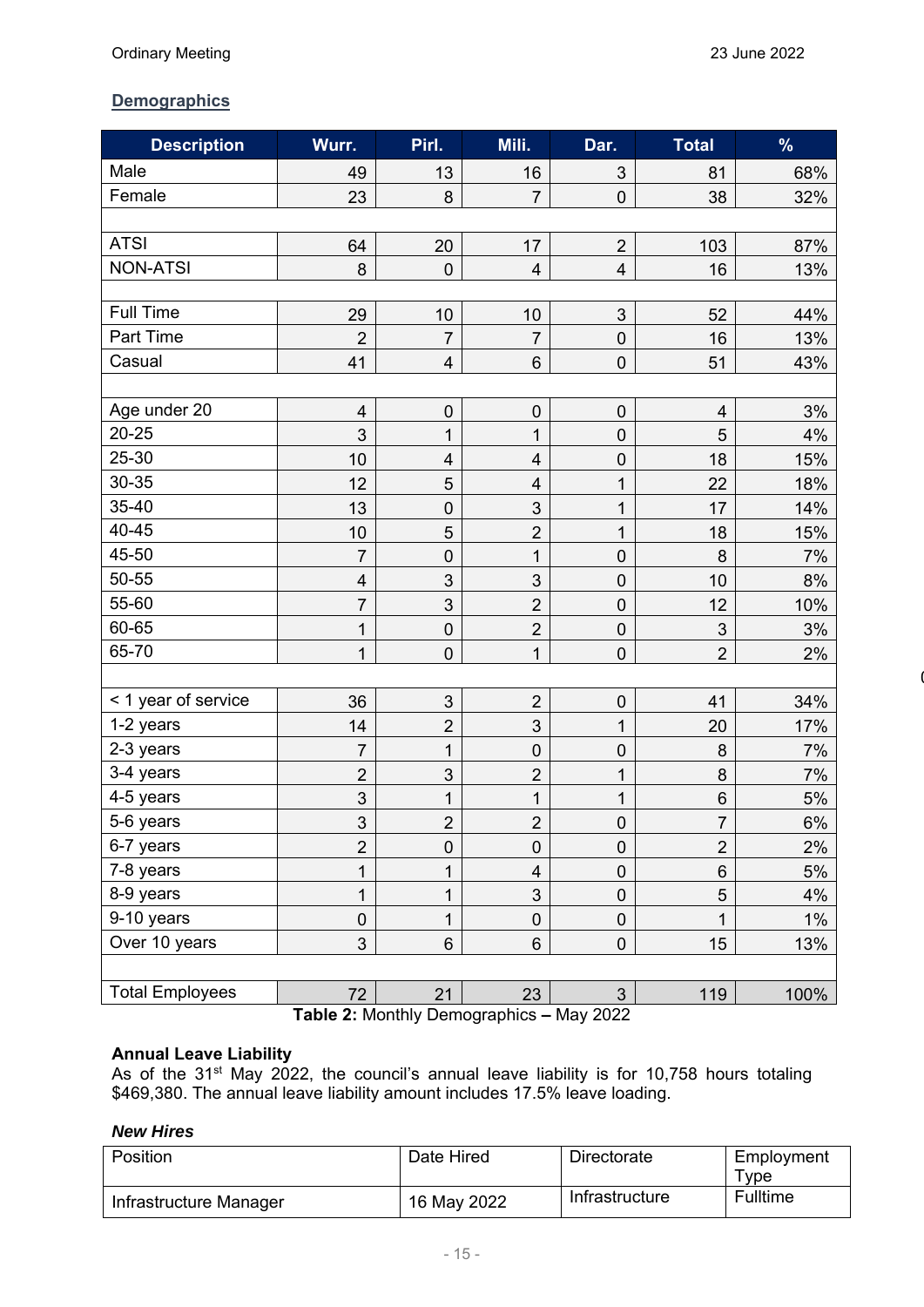#### *Terminations*

| Position                   | Termination Date | Directorate | Reason / Emp |  |
|----------------------------|------------------|-------------|--------------|--|
|                            |                  |             | $\tau$ vpe   |  |
| <b>Executive Assistant</b> | 06 May 2022      | CEO         | Resigned     |  |
| Accountant                 | 05 May 2022      | Finance     | Resigned     |  |

#### **Records Management EoM Report May 2022**

#### **BACKGROUND**

This report is for the month of May 2022

#### **General Business for the month**

To provide support to all program areas with records keeping and to provide the support in the administration of the TIRC electronic records and document management system, as required. It is critically important that Managers in each work areas, upload documents, including work related emails and texts on the system, MagiQ.

To avoid non-compliance Records and Information Support is every council staff business to get the upload documents or at a computer correct, ensuring appropriate maintenance of active and archived records are in place in diligent manner. Records Management and Information Support is available to support and work closely with staff that are struggling to upload corporate documents.

#### **Events**

None

#### **Human Resources**

All matters including:

- Incidents: none
- Training: Nil

#### **Archive boxes**

As of 31 May 2022, there have been 408 boxes securely stored at Iron Mountain facility, 10 Olive Place, Holtze NT 0829.

There was no storage activity recorded since 2017 and no records were found when the last box sent to Iron Mounting facility.

Wurrumiyanga, Pirlangimpi and Milikapiti have also stored the boxes in their possession but they are not in the secured facility like in the Iron Mountain storage in Darwin. It is recommended to count the boxes and check the condition of the boxes which were stored in Wurrumiyanga, Pirlangimpi and Milikapiti.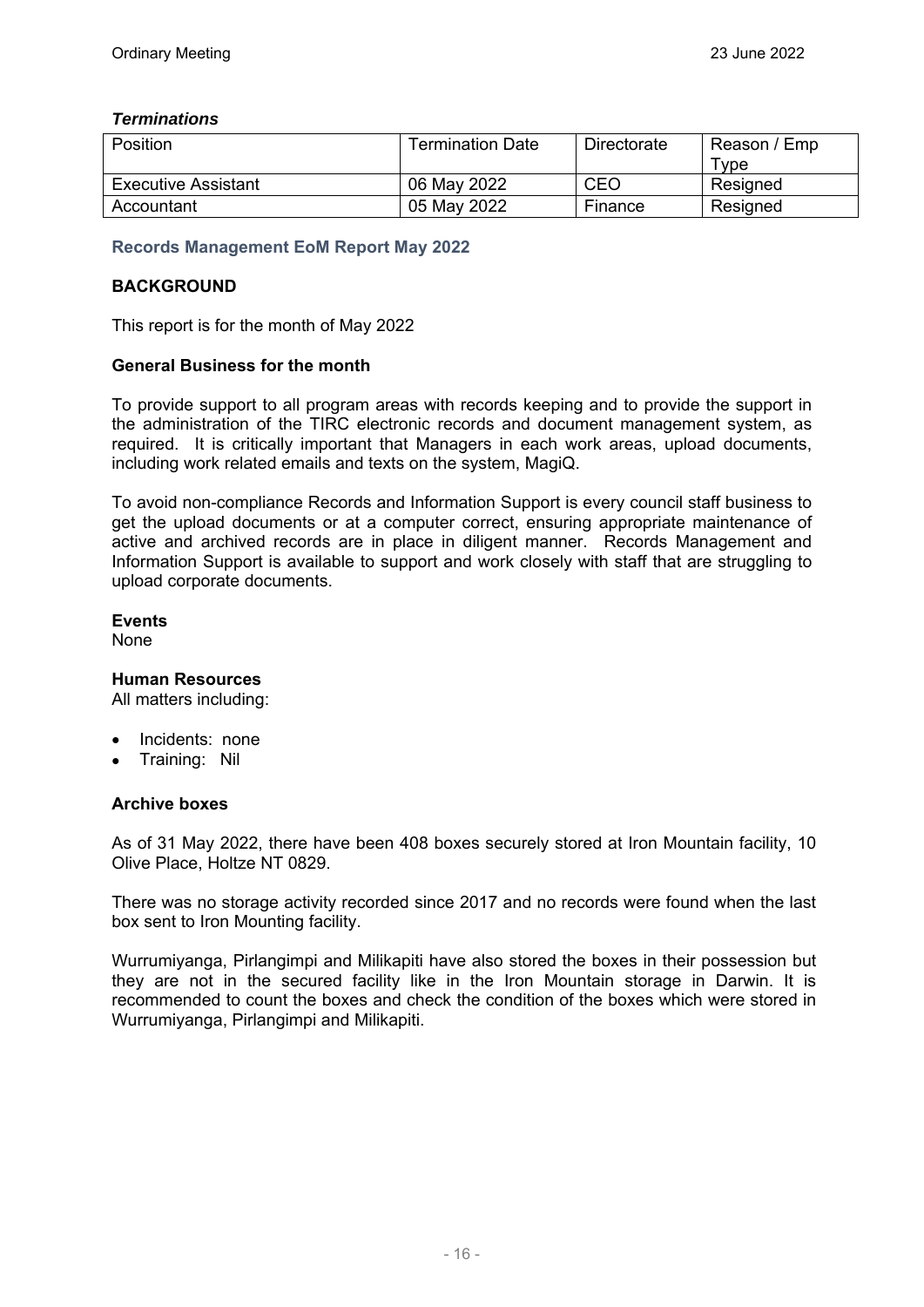

**Chart 5:** Archive Boxes



*Chart 6: Documents in MagiQ in May 2022* 

#### **RECOMMENDATION:**

**That Council recommends and notes this Report for Information.** 

#### **ATTACHMENTS:**

There are no attachments for this report.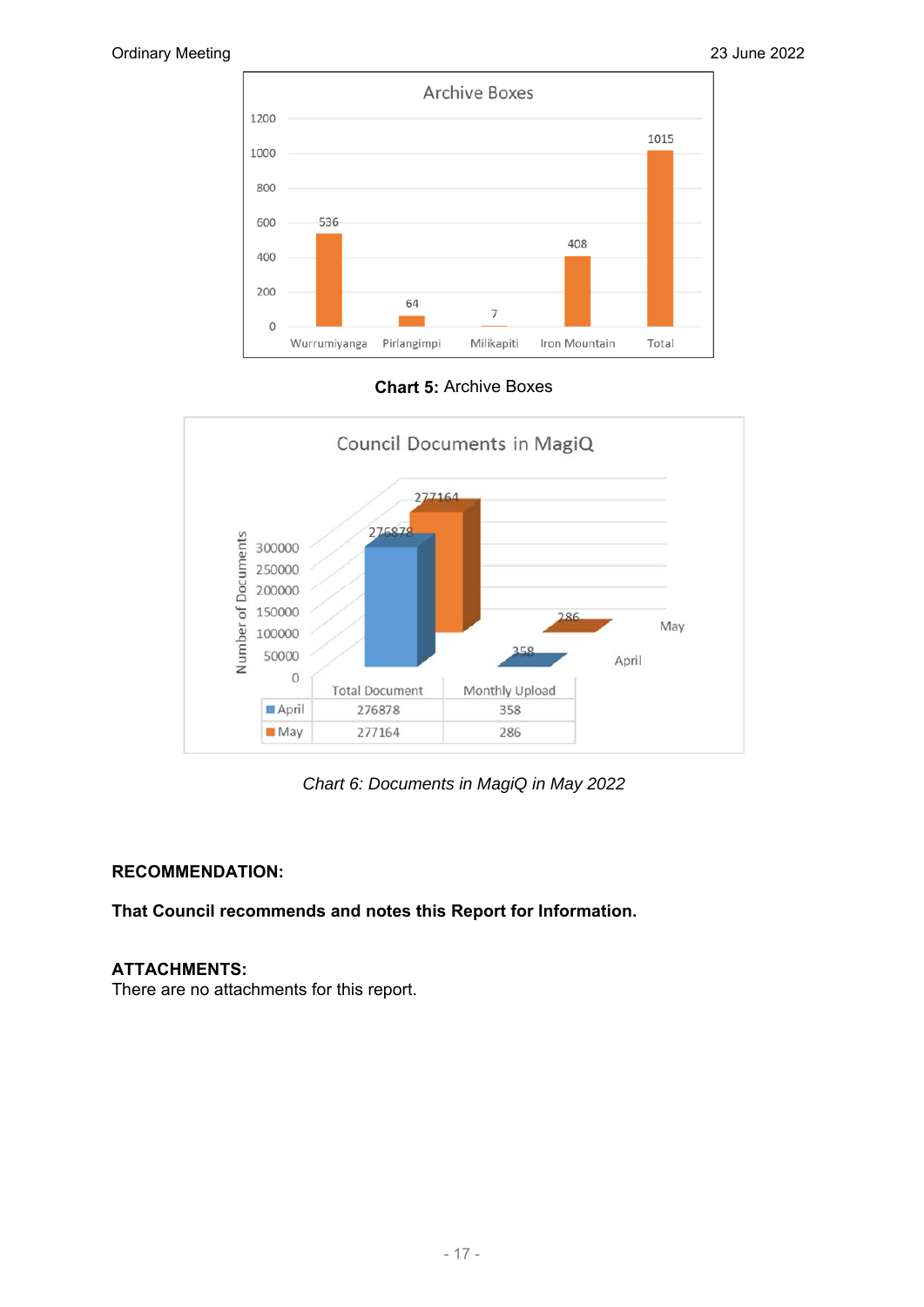| <b>ITEM NUMBER</b> | 6 4                                        |
|--------------------|--------------------------------------------|
| <b>TITLE</b>       | Fleet/Workshop Manager's Report - May 2022 |
| <b>REFERENCE</b>   | 243768                                     |
| <b>AUTHOR</b>      | Stanley Orlandi, Fleet Manager             |



Monthly report to Council providing monthly updates in relation to Council Fleet and Workshops across the Tiwi Islands.

#### **BACKGROUND**

In line with compliance and work health safety issues monthly reports on Fleet and the Workshops across the Tiwi Islands.

All three (3) workshops are maintained with regular work being carried out. All vehicles and machinery are maintained and regularly checked.

#### **ISSUES/OPTIONS/CONSEQUENCES**

Issues arising is the lack of care by operators with a number of ride on mowers needing to be repaired.

From an operational viewpoint, a strong process is required to ensure that all operators of machinery and accountable, therefore they will be required to sign in and out each machinery. This will ensure there is a process in place for better management of Council fleet and asset.

The evidence in the sign off will provided of any breakages will be the responsibility of that staff member. The aim is to manage wear and tear and poor operator of all vehicles and tools.

Limited on site carried out to other workshops and plans to schedule visits in the coming months. The onsite visits to provide support to the other workshop mechanics and crew working at the workshop.

A fuel system has been implemented between the Workshop and Interisland Ferry.

The Town Services crew have commenced washing mowers on a daily basis and at end of each shift. This also includes the rubbish truck being washed down including the drum.

Below is a full list of issues, faults and action items:

- Cat Loader IT28 awaiting outcome (quotes still with Bala) for replacement machine.
- Skip bin truck ram in Darwin for repairs. Supplier will contact when completed.
- Rubbish truck (mobile) brake parts have arrived and will be replaced at a time best suited with availability with coordination with town services.
- Depot main bulk tanks Petrol tank now connected to 240v and running have ordered a metering gauge to mount when it arrives. Diesel Dispenser Fops unit has arrived, Booked in with Romel to connect to 240v as soon as he is available.
- Ride on mowers x 2 awaiting various parts to get running. 1 x razorback mower mobile, 1 x Kubota 1011 mobile
- Isuzu tip truck still sourcing info on trans fault no luck at this stage ongoing
- Cat Dozer and large Cat excavator have been checked over and are mobile.
- Usage of spare parts around Depot to save on budget cost were applicable.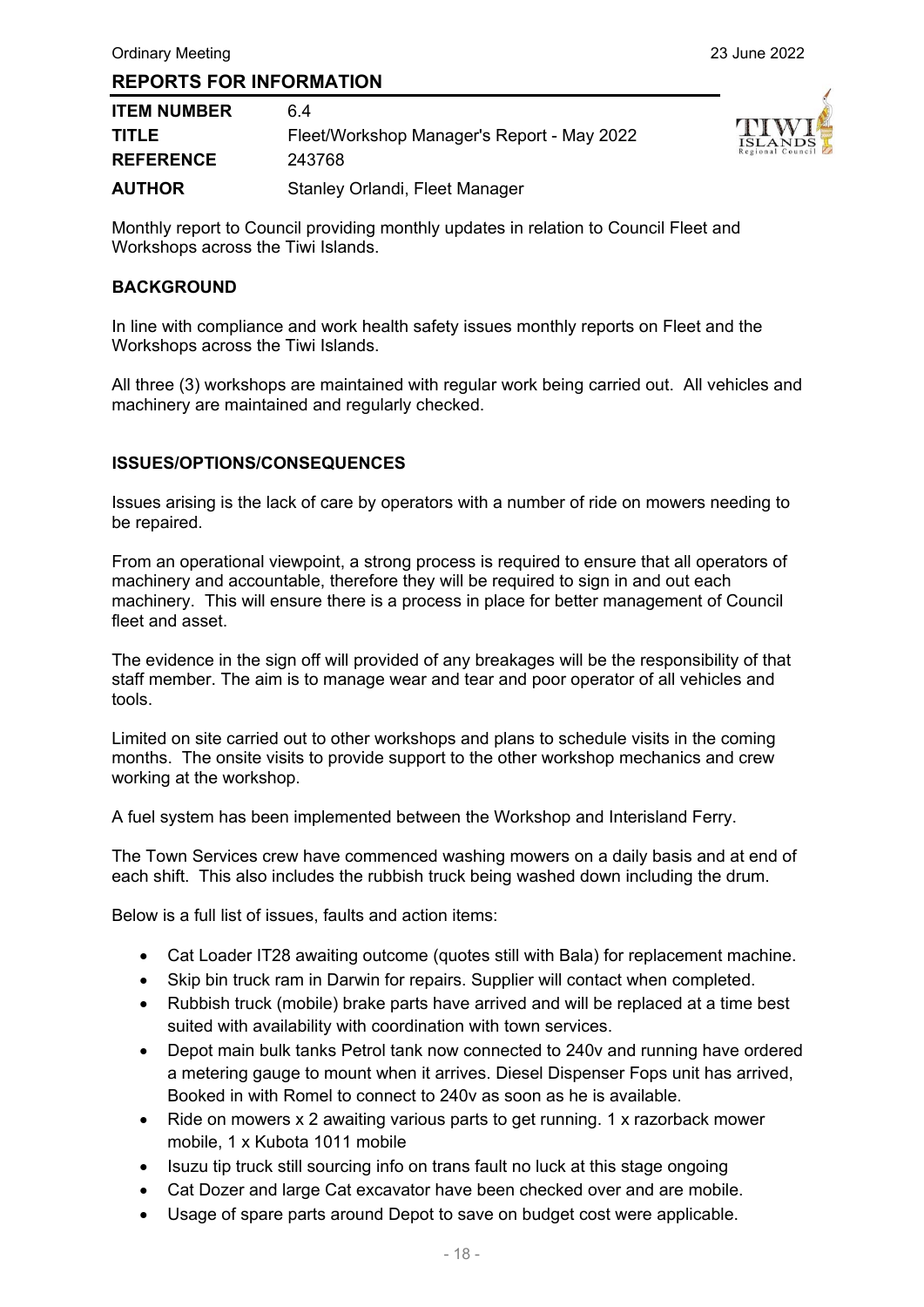- Work load at w/shop is still Reactive but is improving slowly.
- WHSE accidents / incident none to report this month. No major oil spills to report. Have set out waist tyres / batteries / oils areas in yard but still need improvement.
- Continue to communicate with Milikapiti and Garden point via phone for any issues that may arise.
- Continued ongoing w/shop and yard housekeeping. W/shop a big improvement in housekeeping has been noted.
- 6) HR working at the w/shop are Michalis and Darcy attendance is 90% and they work well together as a team and willingness to learn is great, they have improved their skill set in diagnostics of faults both electrical / mechanical / hyd hose making / tyre c/o and use of reading 1) 12/24v multi meter 2) Hyd hose press usage.
- Maintain communication with Will at ferry and set out fuelling intervals 3 x a week.
- Town services LVs require maintenance will plan to fit in as labour in w/shop allows.
- Daily Safety talks on SWP SOP at w/shop
- Would the council be open to doing an in-house operator ticketing card system to minimize machine damage by untrained personnel?
- FYI New tooling for w/shop going missing has been eliminated by being under lock and key in cupboards under Michalis and myself with the only access to keys.
- I Talked to Bala about how much is left \$ in tooling budget and time limit, at this stage awaiting his reply.
- The town services guys have been washing mowers daily at end of shift and the rubbish truck complete washing inside and out of tub weekly. Will order disinfectant for tub so they can use.

#### **CONSULTATION & TIMING**

Regular contact with CFO and the Finance team in relation to workshop and fleet budget.

#### **RECOMMENDATION:**

#### **That Council recommended to note this report for information.**

#### **ATTACHMENTS:**

There are no attachments for this report.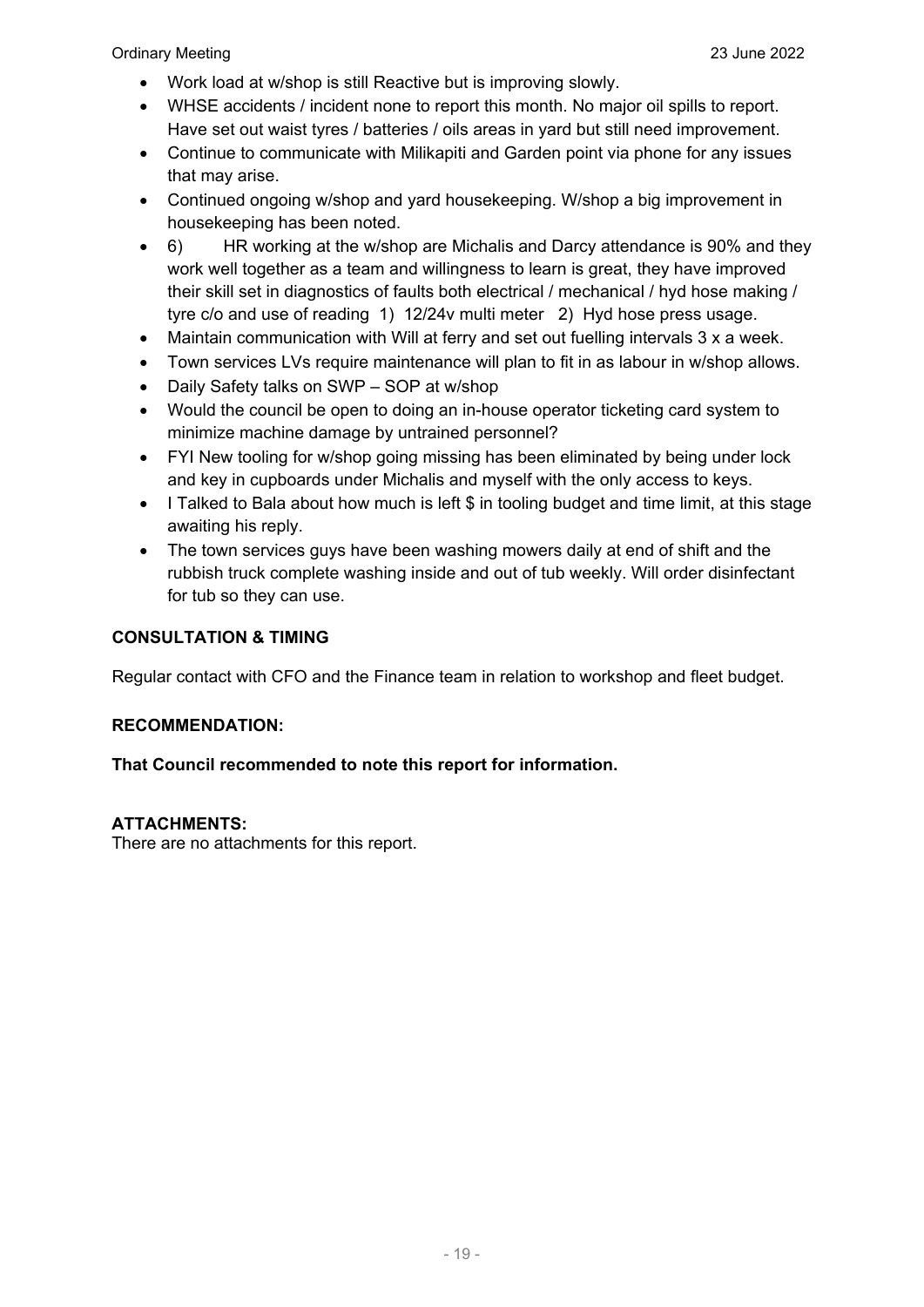| <b>ITEM NUMBER</b> | 6.5                                                                                   |
|--------------------|---------------------------------------------------------------------------------------|
| <b>TITLE</b>       | Town Services/Inter-Island Ferry/Aerodrome/Civil<br>Works/Outstations May 2022 Report |
| <b>REFERENCE</b>   | 243774                                                                                |
| <b>AUTHOR</b>      | David Ciosmak, Town Services Manager                                                  |



#### **Highlights:**

#### **Waste management symposium in Darwin**

- 1. Town Services Wurrumiyanga
- 1.1 Community/cultural commitments

Town Services, Civil Works and Outstation crews assisted with various community events providing:

- ‐ Chairs/tables and BBQ's
- ‐ Additional wheelie bins
- Litter cleaning conducted everyday
- ‐ Vegetation clearing for upcoming dry season

TIRC continues to show a strong presence at community/cultural events. 1.2 Training

- 1. **First Aid Training –**. There are a considerable number of staff that require their First Aid Certificate. Boatshed staff are booked in for early May.
- 2. **Additional Training** All current staff are being assessed for future training which will upskill them in their roles. This will include first aid, driver's licenses, ARO and coxswain tickets.
- 1.3 Parks and Gardens
	- ‐ Council responsible areas maintained accordingly with a focus on the main street into town.
	- Hard rubbish around the community removed prior to mowing verge.
	- Slashing of drains, parks and several houses to assist older people in the community.
- 1.5 Waste Management (Town Services + Civil Works)
- 1.5.1 Sucker Machine
	- The sucker trailer is still awaiting a new engine.
	- ‐ Areas with high public traffic over night are prioritized to maintain clean streets and public spaces

#### 1.5.2 Garbage Truck

- Community bins emptied twice per week
- ‐ Preventative maintenance routinely conducted on Wednesdays, referencing a strategically designed check list
- ‐ Each pick-up location/area documented in checkpoint form to ensure all scheduled bins are collected
- The truck has been running consistently this month and the new driver is doing a great job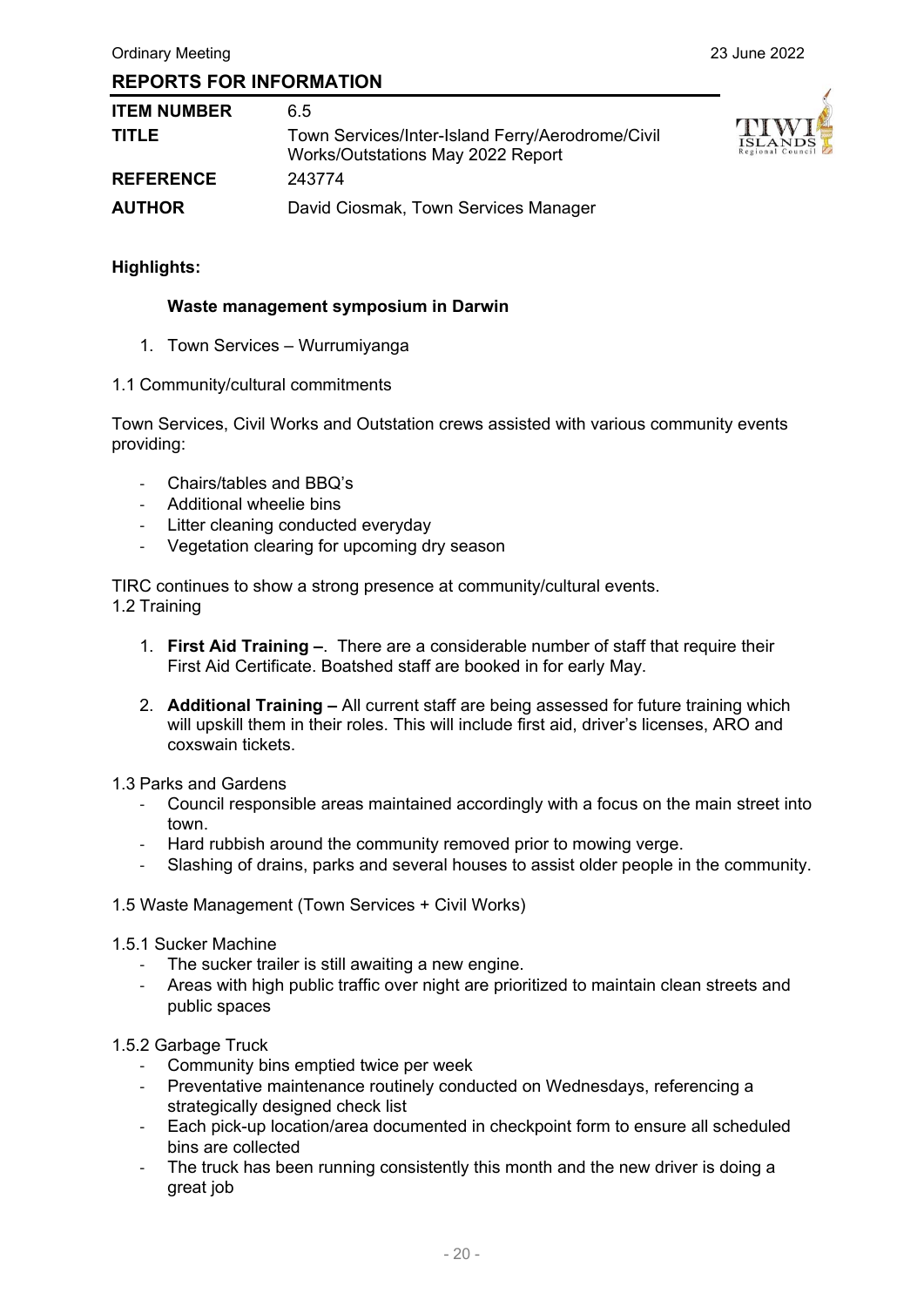#### Ordinary Meeting 23 June 2022

#### 1.5.3 Wheelie Bins

‐ Bins have arrived and will be replaced as they are paid for while others will be repaired with spare parts.

#### 1.5.4 Recycling

Freight assistance sponsorship established between Auriga Barge and TIRC for all recycle streams travelling to Darwin. At this stage the main waste sites are the priority.

#### *1.5.4.1 10c Recycling Facility*

- ‐ A recycling facility licensed for the 10c container deposit scheme (CDS) would likely be financially feasible, based on estimated input potential from retail in Wurrumiyanga
- The facility would provide indirect savings, by reducing labour spent on litter cleaning
- ‐ TIRC is seeking funding for the building of a specific waste transfer shed where the can crushers can be permanently housed.

#### *1.5.4.2 Other Recycling*

- ‐ 44 x 200L drums (empty) have been palletized. Disposal options being investigated
- ‐ Chemical drums (i.e. 20L) are being compiled and sent back to Darwin for safe disposal via the 'Drum Muster' program
- ‐ E-Waste disposal options are being investigated with NTRS. Downstream issues in the E-Waste sector are causing problems with recycling

#### 1.5.5 Landfill

- ‐ Significant work has been carried out to move waste from the quarry site to the dump site.
- ‐ An external contractor has pushed new dumping areas and will clean up the old waste area as needed.
- ‐ The implementation of skip bins has proven to be effective in collecting waste when the garbage truck has been off the road however the truck is currently down awaiting parts.
- ‐ Gates have been installed at the tip. Fencing has started with posts being installed.
- ‐ Council is looking into the removal of car bodies by crushing and then removal off the islands.
- 1.6 Swimming Pool
- The pool has not been operational for quite some time. Future works are that Figleaf pools have attended the site and given an estimation for pool repairs and up grading the filtration system. Significant excavation is required under the pool which will need to be filled with cement before fibre glassing can start. The next option is obtaining quotes to build a cement pool on site. The funding options for this are looking good.
- 2. Inter-Island Ferry (Boat Shed)
	- Employment of the first ever female boatshed employees.
	- ‐ Ferry maintenance Ferry has been serviced last week.
	- Paid weekend operations have finished as TIFL has ended.
	- ‐ Inter-Island Ferry Coordinator has been performing above his duties.
	- The female staff have completed their coxswain training.

#### 3. Aerodrome

- ‐ Daily inspections conducted with no major issues identified
- Slashing and mowing within the fence perimeter 100% complete
- Slashing on both approaches complete and around secondary windsock
- Tree clearing is almost complete.
- 4. Civil Works
- 4.1 Routine town maintenance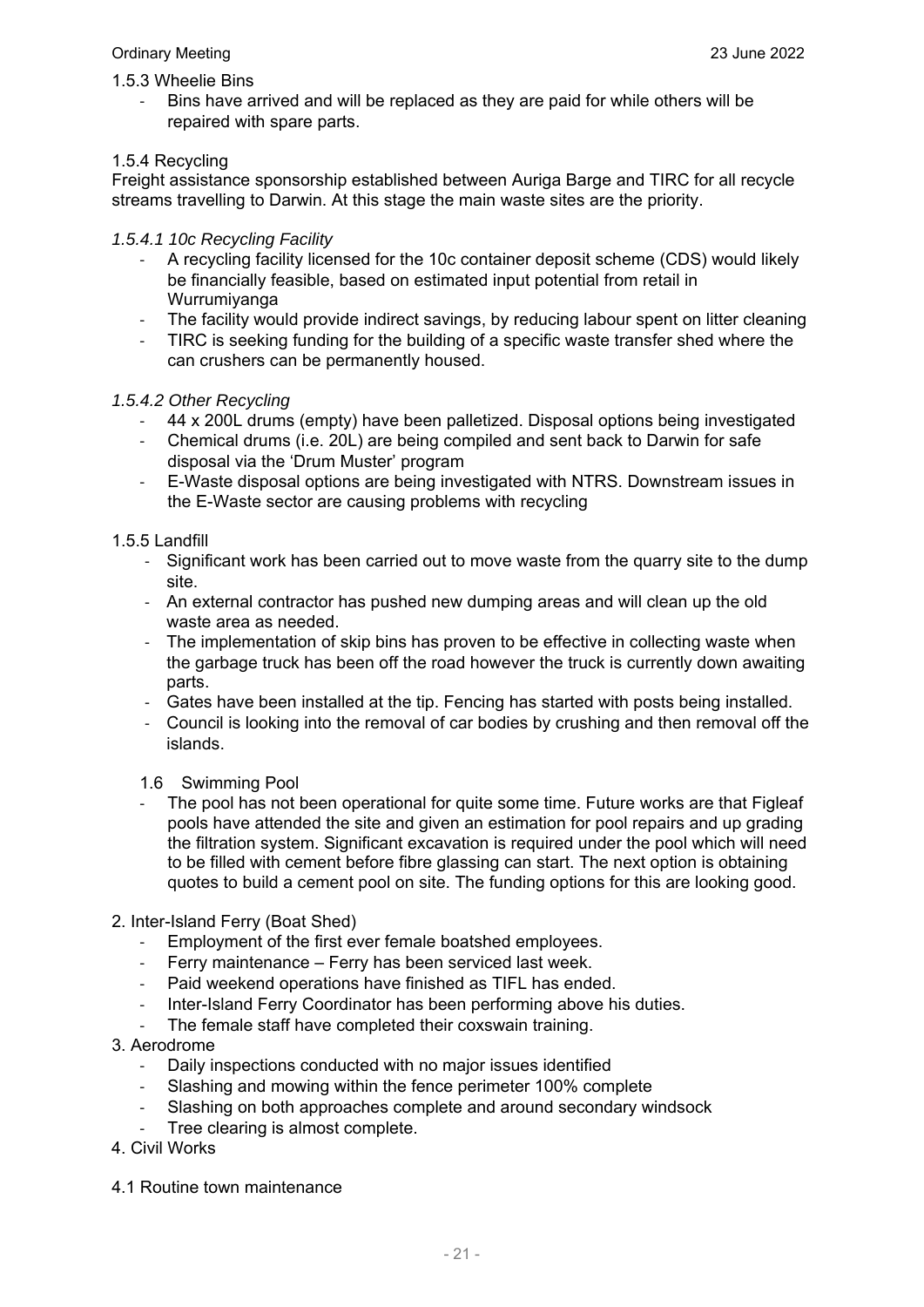#### Ordinary Meeting 23 June 2022

- ‐ Potholes repairs have been put on hold as we consider options for funding to re sheet asphalt in the problem areas.
- Landfill operations routinely conducted weekly using the D6 Bull dozer.
- ‐ Hard rubbish removal ongoing.
- Cat IT28G loader has a blown engine, We are still awaiting options from fleet manager as this is vital for the dry season.

4.2 Routine regional maintenance

- ‐ Grading has been conducted between township and landfill to account for high traffic and to reduce damage to garbage truck.
- ‐ Grading of main roads has started by an external contractor who will also assist the Tiwi workers to complete it much quicker.

#### 4.3 Landfill

- ‐ Work conducted daily to consolidate waste.
- ‐ Fencing and building up of area for new container has started but requires more materials.
- ‐ D6 Dozer earthworks ongoing to reconfigure the landfill and consolidate dumping area. Dozer is being moved to start work at Milikapiti waste site.

#### 4.4 Projects

- R2R funding Currently completing work on Melville island.
- Wurrumiyanga pool. Obtaining quotes for resurfacing and filtration system.

#### 5.1 Milikapiti Town Services and Civil Works

This report illustrates the business unit Infrastructure - Town Services/Civil Works including maintenance of public parks, gardens, and drainage, waste collection and management, funerals and servicing of public toilets in the community.

#### BACKGROUND

This report is for the Month of April 2022

#### WASTE COLLECTION AND MANAGEMENT:

- Waste collected twice a week Tuesday &Friday between the hours of 8am to 12pm
- General community litter hand picked up by Town Services in garbage bags twice a week.
- General household rubbish left outside of front of houses for pickups with trailer.
- Drain ways cleaned and rubbish removed from inside.
- Tree removed from side of the road near the local Park ground and taken to the waste.

#### AIRPORT

Inspections – Field Checklist:

Inspections are carried out every morning by Romel Siplon Serviceability Inspection Field checklist sent to Project Manager and Finance at the end of Month.

Monthly Reporting Register:

Sent to Project Manager and Finance at the end of Month – Romel, Austin and Gladys. Maintenance:

Airport aprons slashed, mowed and whipper snip around gables and lights.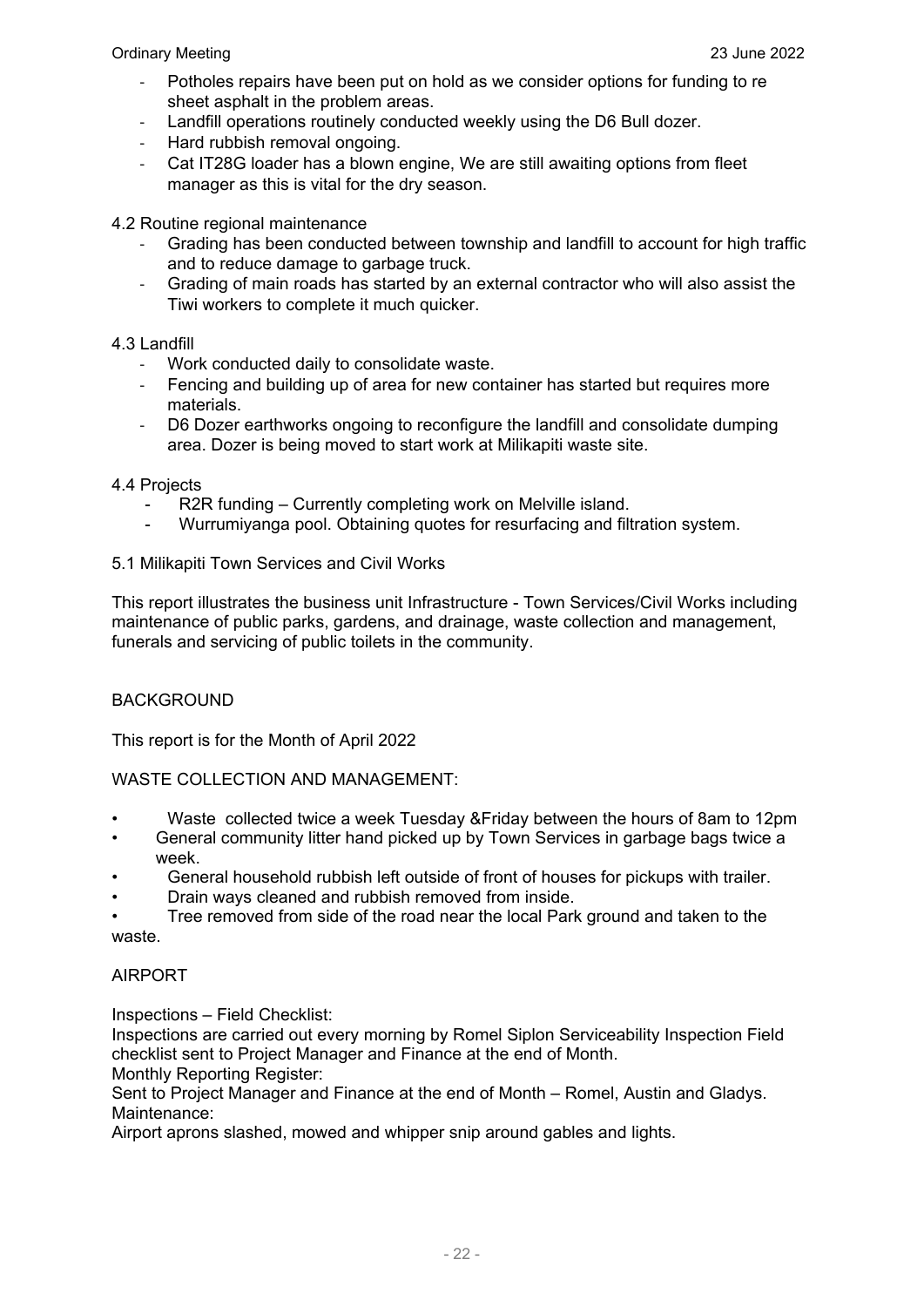#### TOWN/ROAD WORKS:

- Rubbish collection walk through main areas, with garbage bags twice a week. Garbage Bags and Ute Tiwi 15 taken to the tip.
- Old items/rubbish outside people houses taken to the Tip. Done with Ute Tiwi 15 and trailer.
- Unable to fill up airport tank with water truck for public toilet use at the airport due to Water Truck not working. Done with water truck/workers both Civil and Town Services.
- Patch roads and gutters around community. Done with Backhoe, Bobcat and workers.
- Push Rubbish in Tip with Loader. Done with Loader.
- Clean Workshop take rubbish to Tip. Done with Bobcat and Tip Truck.
- Helped Mechanic whenever he needed help with anything within the workshop or outside the workplace. 2 Town Services workers.
- Remove trees on main roads from Community to the Tip. Workers and Bobcat.
- Empty fuel tanks taken to the Barge Landing with Mechanic if needed help. Tip truck and Loader.
- Barge pick-ups. Ute and trailer TIRC assets Tip Truck and Loader.
- Support to family funerals. Town Services and civil workers.
- Supported civil works on roads when they needed help and in around the community. Most of workers and help each other out.
- Clean Town Services Shed and remove old items to the tip. Tip Truck/Bobcat and Loader.
- Clean gutters and flattened rough surfaces. Done with Bobcat/Tip Truck and Town Services/Civil workers
- Back fill barge landing road end of bitumen with gravel/soil. Done with Bobcat/Grader 130
- Baulker bags filled with rubbish taken to tip and return empty. Done with Ute Tiwi 15.
- Mow and cut around community and public areas sections. 2 Ride on Mowers 2 Mini Slashers.
- Whipper snip main areas of the community. 3 whipper Snippers.
- Remove old tyres from workshop and metal scraps taken to Tip. Done with Tip Truck 2 workers.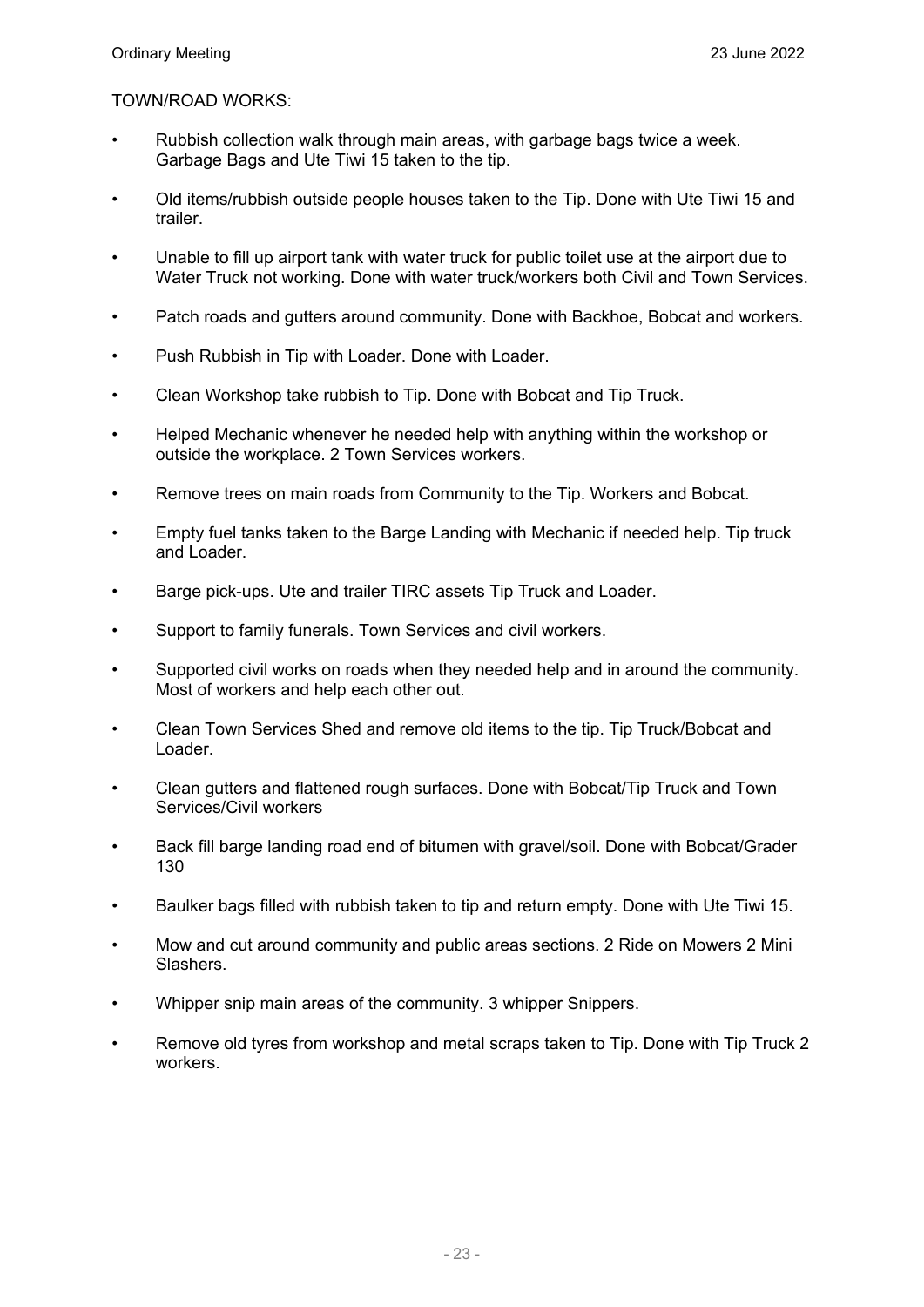### CIVIL WORKS

- Help Town Services with rubbish collection. Done with garbage bags and vehicle Tiwi 15.
- Clean drain ways with Town Services crew in community. Done with Loader/Bobcat and Tip truck.
- Remove old stuff from houses and take to the Tip. Done with Ute and Tip Truck.
- Help with Town Services crew doing General Waste Disposals driving. Rubbish Truck.
- Grade and patch road Barge Landing. Grader 130.
- Grade farm road and dump road. Grader 130.

#### 6.1 PIRLANGIMPI TOWN SERVICES AND CIVIL

#### 6.2 WASTE COLLECTION AND MANAGEMENT:

- ‐ Waste collected twice a week Tuesday &Friday between the hours of 8am to 12pm
- ‐ General community litter hand picked up by Town Services in garbage bags twice a week.
- ‐ Drain ways cleaned and rubbish removed from inside.
- ‐ Fleet Manager looking at options for replacement body for garbage truck due to significant rust.
- 6.3 TOWN/ROAD WORKS
	- Mowing of community areas
	- Collection of freight from airport and barge
	- Cleanup of rubbish from shop and high traffic areas

#### 6.5 CIVIL WORKS

- There was some grading and road clearing on road to the dump.
- Grading of Paru road and 3 ways to Milikapiti road.

#### 7.1 OUTSTATIONS

#### 7.2 Ranku

- ‐ Currently one house occupied at Ranku.
- ‐ Power good
- No issues reported this month.
- ‐ Slashing/Mowing has been completed
- Water good
- No unplanned outages
- ‐ HMS (Housing Maintenance Services)
- No report

#### 7.2 Paru

- Power with no outages
- ‐ Slashing/MowingMowing completed.
- ‐ Water good with zero outages
- **HMS (Housing Maintenance Services)**
- ‐ No report

#### 7.3 4-Mile

- ‐ Power no outages
- ‐ Slashing/Mowing
- Slashing and mowing completed
- Water good with zero outages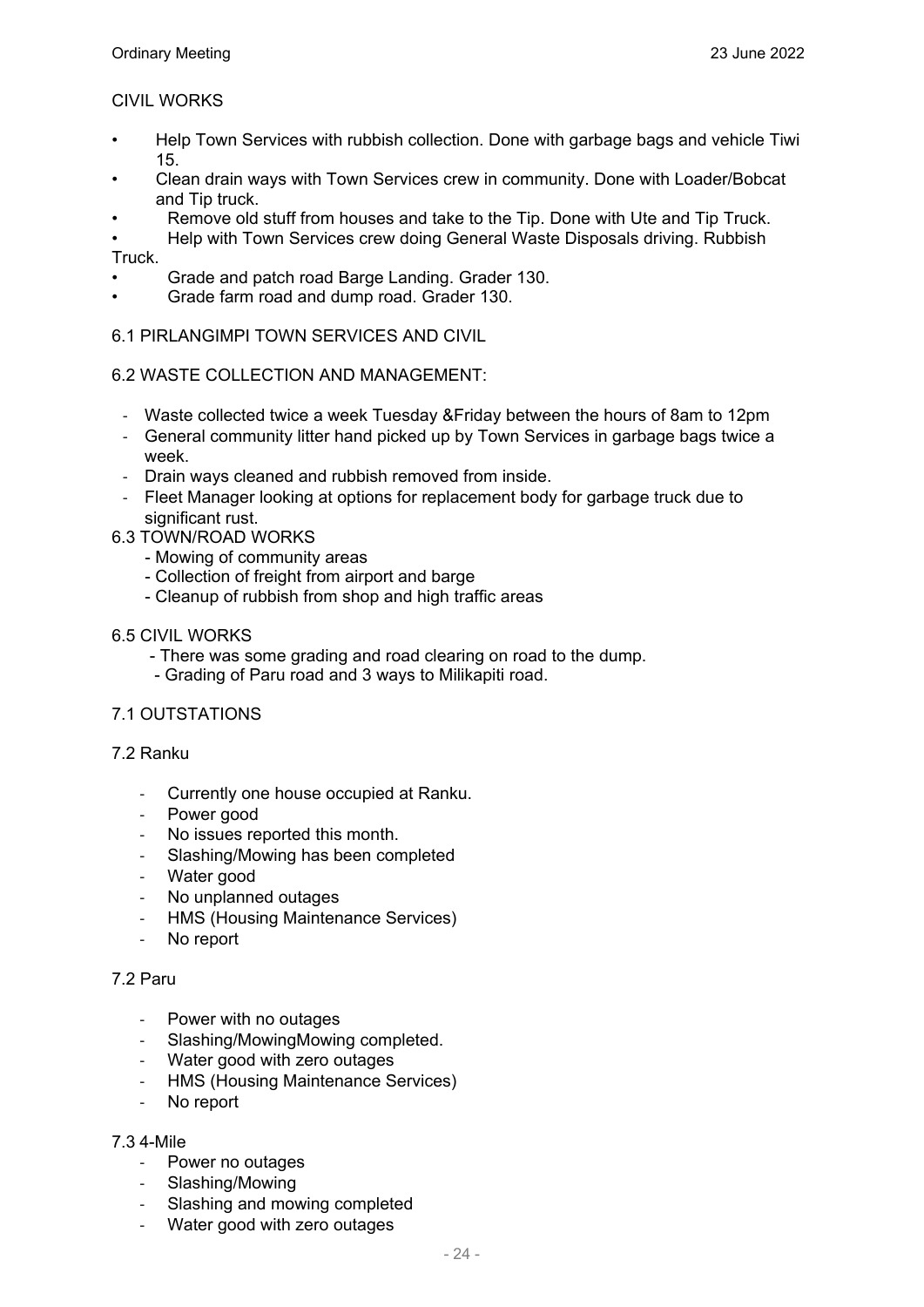#### Ordinary Meeting 23 June 2022

- ‐ Two water leaks have been repaired.
- ‐ HMS (Housing Maintenance Services)
- ‐ No report

#### 7.4 Pitjamirri

- ‐ Power
- ‐ No outages
- ‐ Slashing/Mowing
- ‐ Slashing and mowing completed
- ‐ Water
- No outages
- 
- HMS (Housing Maintenance Services)<br>- Replacement of roofing 100 % complet ‐ Replacement of roofing 100 % complete
- ‐ Future Projects
- ‐ Upgrade of solar power system Funding application has been submitted.

#### 7.5 Takapimiliyi

- ‐ Power
- ‐ No outages
- ‐ Slashing/Mowing
- ‐ Up to date
- ‐ Water
- ‐ No outages
- ‐ HMS (Housing Maintenance Services)
- ‐ Plumbing and electrical work to be conducted when on next visit
- ‐ Future Projects
- ‐ Graded fire breaks (MES)
- Grade access roads (MES)
- 7.6 Condor Point
	- ‐ Power
	- ‐ No outages
	- ‐ Slashing/Mowing
	- ‐ Slashing to be scheduled. Weather and roads permitting
	- ‐ Water
	- ‐ No outages to report
	- ‐ Future Projects
	- Grade access track (MES)
	- Graded Fire Break (MES)
	- Rodent & Pest control (HMS)
	- Solar inspection (MES)
	- Repairs to Infrastructure (HEA)

#### **RECOMMENDATION:**

#### **That Council notes this report for information**

#### **ATTACHMENTS:**

There are no attachments for this report.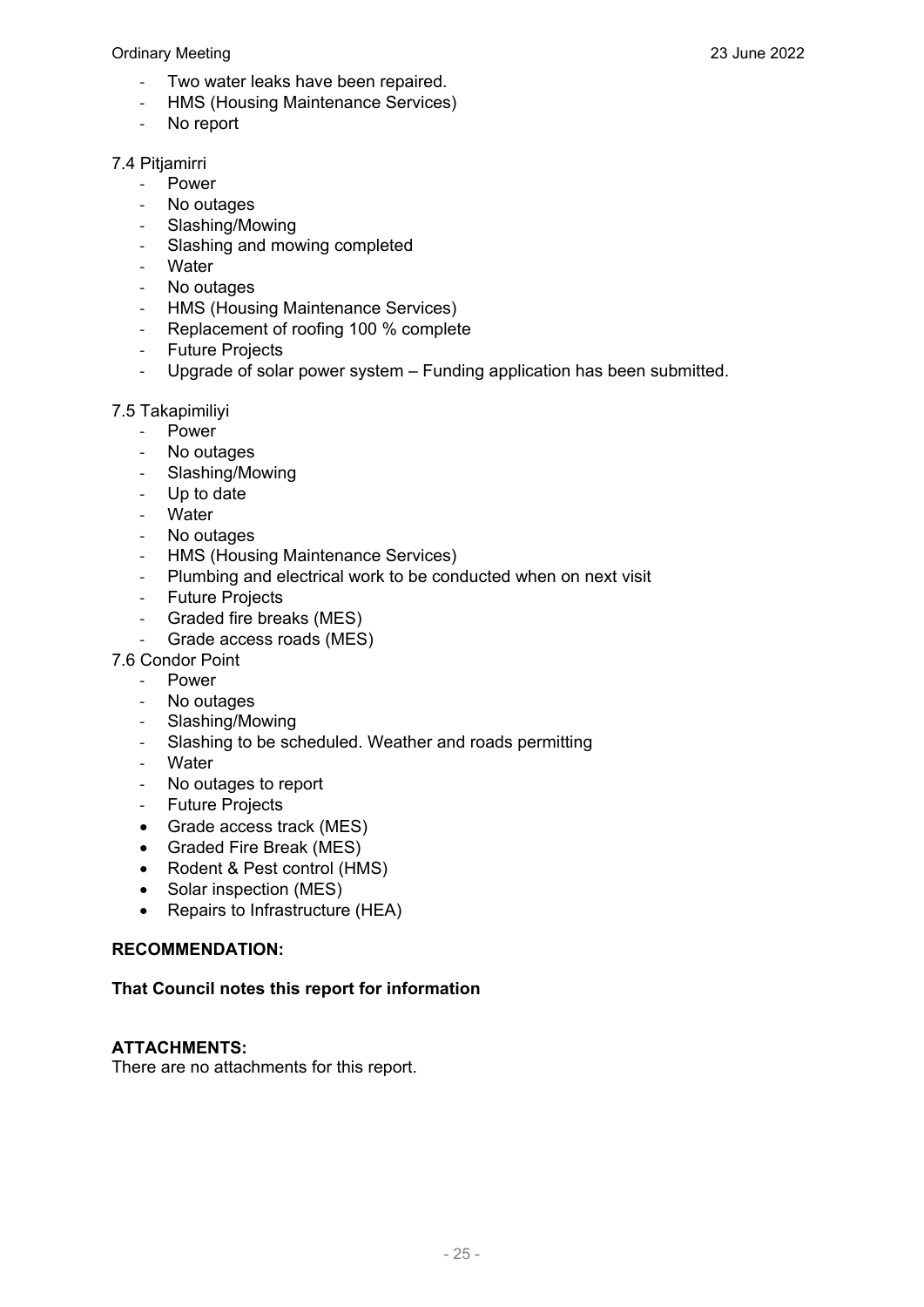| <b>ITEM NUMBER</b> | 66                                     |
|--------------------|----------------------------------------|
| <b>TITLE</b>       | Finance End of Month Report - May 2022 |
| <b>REFERENCE</b>   | 243778                                 |
| <b>AUTHOR</b>      | Bala Donepudi, Chief Financial Officer |



| <b>Statement of Financial Performance</b> |               |                     |               |         |                  |
|-------------------------------------------|---------------|---------------------|---------------|---------|------------------|
| for the period ended 31 May 2022          |               |                     |               |         |                  |
|                                           |               | <b>Year to Date</b> |               |         | <b>Full Year</b> |
| Income                                    | <b>Actual</b> | <b>Budget</b>       | Variance      | %       | <b>Budget</b>    |
|                                           |               |                     |               |         |                  |
| 61 - Income Rates and Charges             | 2,950,250     | 2,706,424           | 243,827       | 9%      | 2,952,462        |
| 62 - Income Council Fees and Charges      | 1,284,204     | 1,385,647           | (101, 443)    | $-7%$   | 1,511,615        |
| 63 - Income Operating Grants Subsidies    | 8,015,989     | 9,146,468           | (1, 130, 479) | $-12%$  | 9,977,965        |
| 66 - Income Reimbursements and Others     | 56,376        | 28,265              | 28,111        | 99%     | 30,835           |
| 67 - Income Agency and Commercial Serv    | 655,714       | 862,996             | (207, 281)    | $-24%$  | 941,450          |
| 69 - Income Sale of Assets                | 92,863        | 55,000              | 37,863        | 100%    | 60,000           |
| <b>Total Operating Revenue</b>            | 13,055,398    | 14,184,800          | (1, 129, 402) | $-8%$   | 15,474,327       |
|                                           |               |                     |               |         |                  |
| <b>Expenditure</b>                        |               |                     |               |         |                  |
| 71 - Employee Expenses                    | 5,478,315     | 6,126,637           | 648,322       | 11%     | 6,688,253        |
| 72 - Contract and Material Expenses       | 3,003,092     | 5,749,765           | 2,746,673     | 48%     | 6,272,471        |
| 73 - Finance Expenses                     | 4,595         | 5,583               | 988           | 18%     | 6,090            |
| 74 - Communication Expenses               | 304,645       | 480,577             | 175,933       | 37%     | 524,266          |
| 75 - Asset Expense                        | 1,862,443     | 1,871,673           | 9,230         | 0%      | 2,041,825        |
| 79 - Miscellaneous Expenses               | 1,093,900     | 1,409,427           | 315,527       | 22%     | 1,537,556        |
| <b>Total Operating Expenditure</b>        | 11,746,990    | 15,643,662          | 3,896,672     | 25%     | 17,070,461       |
| <b>Allocations</b>                        | 835           |                     |               |         |                  |
| Net Surplus/(Deficit)                     | 1,307,573     | (1,458,862)         | 2,766,435     | 190%    | (1,596,134)      |
| Adjust for Capital and Depreciation       |               |                     |               |         |                  |
| Less: Capital Expense                     | 232,329       | 924,765             | 692,436       | 75%     | 1,008,835        |
| Add back: Depreciation expense            | 1,764,811     | 1,871,673           | (106, 862)    | $-6%$   | 2,041,825        |
| <b>Net Cash Surplus/(Deficit)</b>         | 2,840,054     | (511,955)           | 3,352,009     | 655%    | (563,144)        |
| <b>Restricted Cash Carried Forward</b>    | 1,309,678     | 520,164             | 789,514       | 152%    | 567,451          |
| <b>Total Surplus/(Deficit)</b>            | 4,149,732     | 8,209               | 4,141,523     | -50452% | 4,308            |
| Represented by:                           |               |                     |               |         |                  |
| Tied Funding Surplus/(Deficit)            | 3,331,687     | 4,949               | 3,326,739     | 67223%  | 5,399            |
| Untied Funding Surplus/(Deficit)          | 818,044       | 3,259               | 814,785       | 24998%  | (1,092)          |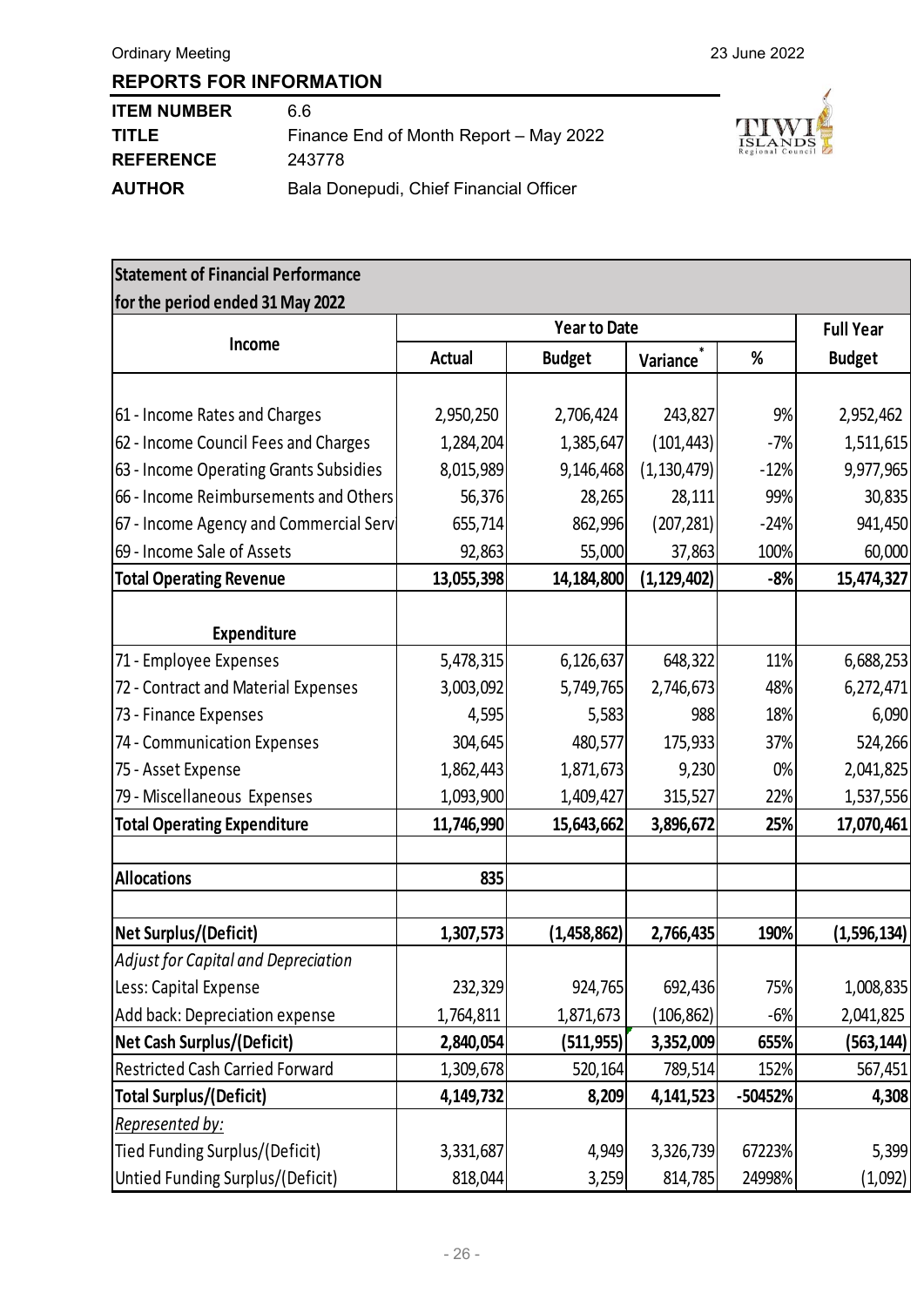| <b>Statement of Financial Position</b><br>as at 31st May 2022 |            |
|---------------------------------------------------------------|------------|
|                                                               | \$         |
| <b>Current Assets</b><br>Current Operating accounts & Cash on |            |
| Hand                                                          | 5,803,239  |
| <b>Trade and Other Receivables</b>                            | 435,102    |
| Debtors                                                       | 120,239    |
| Inventory                                                     | 79,370     |
| Prepayments                                                   | 31,131     |
| <b>Total Current Assets</b>                                   | 6,469,082  |
| <b>Current Liabilities</b>                                    |            |
| <b>Trade and Other Payables</b>                               | 303,375    |
| Creditors                                                     | 199,857    |
| <b>Current Provisions</b>                                     | 881,558    |
| <b>Other Current Liabilities</b>                              | 104,229    |
| <b>Unexpended Grant Liability</b>                             | 525,162    |
| <b>Total Current Liabilities</b>                              | 2,014,181  |
|                                                               |            |
| <b>Net Current Assets</b>                                     | 4,454,900  |
| <b>Non Current Assets</b>                                     |            |
| <b>Buildings Prescribed</b>                                   | 14,090,109 |
| Infrastructure Prescribed                                     | 1,613,304  |
| Plant                                                         | 982,817    |
| Equipment                                                     | 304,757    |
| <b>Motor Vehicles</b>                                         | 486,179    |
| Work in Progress                                              | 43,622     |
| <b>Other Non Current Assets</b>                               | 3,511,546  |
| <b>Total Non Current Assets</b>                               | 21,032,333 |
| <b>Non Current Liabilities</b>                                |            |
| <b>Non Current Provisions</b>                                 | 223,646    |
| <b>Non Current Borrowings</b>                                 | 630,001    |
| Non Current Lease Liabilities                                 | 2,952,896  |
| <b>Total Non Current Liabilities</b>                          | 3,806,543  |
| <b>Net Assets</b>                                             | 21,680,691 |
|                                                               |            |
| <b>Equity</b><br>Accumulated Surplus/(Deficit)                | 6,886,087  |
| <b>Asset Revaluation Reserve</b>                              | 13,253,309 |
| <b>Election Reserve</b>                                       | 2,479      |
| <b>Asset Replacement Reserve</b>                              | 142,863    |
| Current Year Surplus/(Deficit)                                | 1,395,953  |
| <b>Total Equity</b>                                           | 21,680,691 |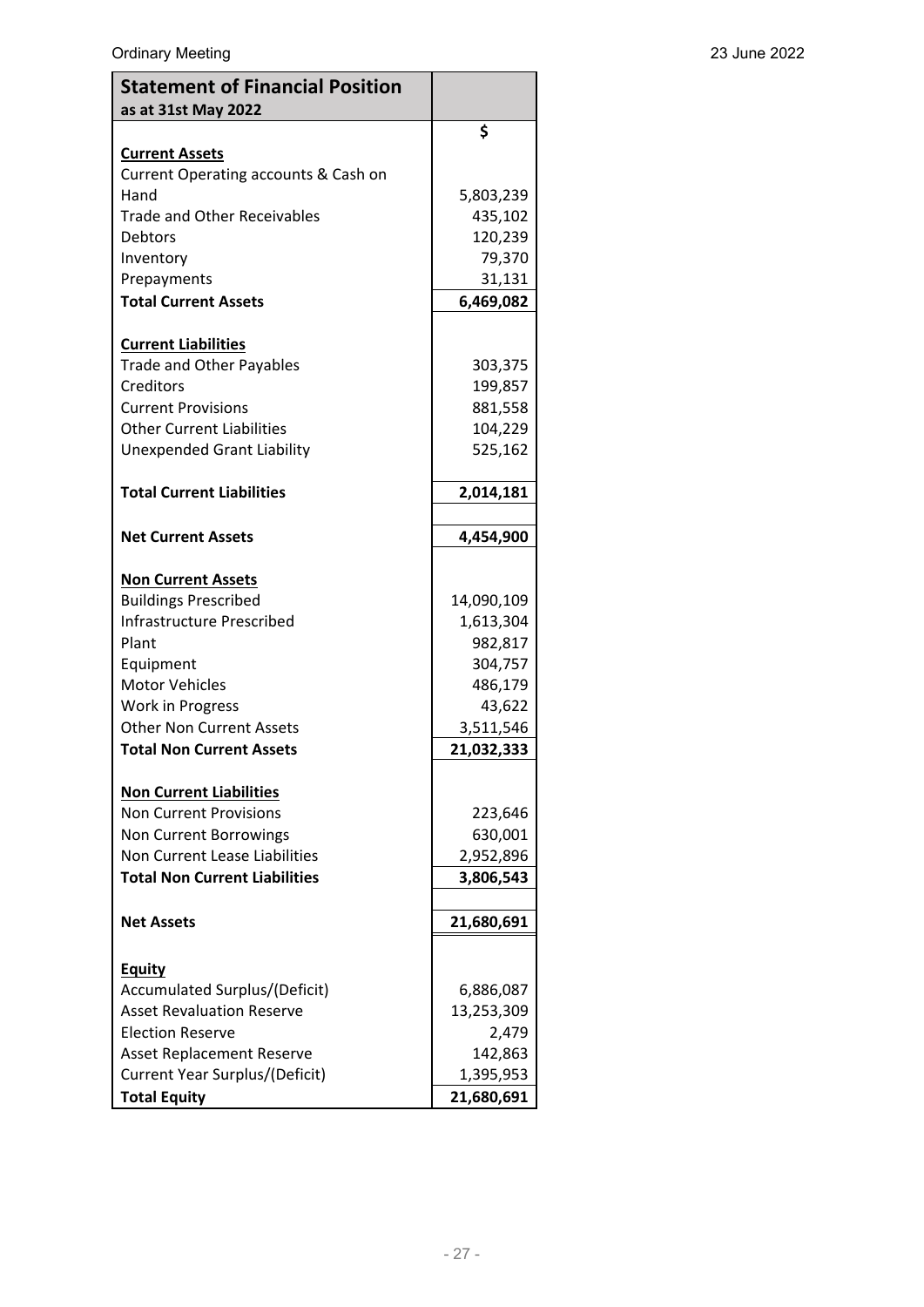#### **Current Operating Accounts & Cash on Hand**

Account Balances as at 31<sup>st</sup> May 2022:

| <b>Operating Account</b>            | 80,224    |
|-------------------------------------|-----------|
| <b>Trust Account</b>                | 4,150,770 |
| <b>Christmas Saving Account</b>     | 79.405    |
| <b>NIAA Bank Account</b>            | 1,459,021 |
| Cash Deposit Account (credit cards) | 50,000    |
| Cash on hand                        | 700       |
|                                     | 5,820,120 |

The actual money in the bank is more than Book balance due to receipts to be processed.

#### **Cash Funding Type Split**

| <b>Tied Funding</b>   | 2,915,490 |
|-----------------------|-----------|
| <b>Untied Funding</b> | 2,904,630 |
|                       | 5,620,120 |
|                       |           |

#### **Ageing Receivables**

The outstanding Debtors owed to Council at the end of May 2022 total \$ 120,238.95 .The ageing of the outstanding receivables balances is as follows:

| <b>Description</b> | <b>Outstanding</b> | Current   | >30days | >60davs   | >90days   | <b>Future</b> |
|--------------------|--------------------|-----------|---------|-----------|-----------|---------------|
| <b>Debtors</b>     | 120,238.95         | 24.201.99 | 19,624  | 12.033.88 | 64.379.04 |               |

The total Rates & Charges Outstanding at the end of May 2022 is \$ 316,839.69 of this \$125,054.48 relates to the 2021‐22 financial year.

| <b>Description</b> | <b>Outstanding</b> | 2021-22      | <b>Previous Years</b> |
|--------------------|--------------------|--------------|-----------------------|
| Rates & Charges    | \$316,839.69       | \$125.054.48 | \$191,785.21          |

#### **Ageing Payables**

The outstanding amounts owed by Council to Creditors at the end of May 2022 total \$ 199,857.29 the aging of the outstanding balance is as follows:

| Outstanding | <b>Unapplied</b><br>Credits | Current    | >30days    | >60days  | >90days  | <b>Future</b> |
|-------------|-----------------------------|------------|------------|----------|----------|---------------|
| 199,857.29  | $-21.940.00$                | 102,498.70 | 113.114.01 | 3,202.02 | 2.982.56 | 737.99        |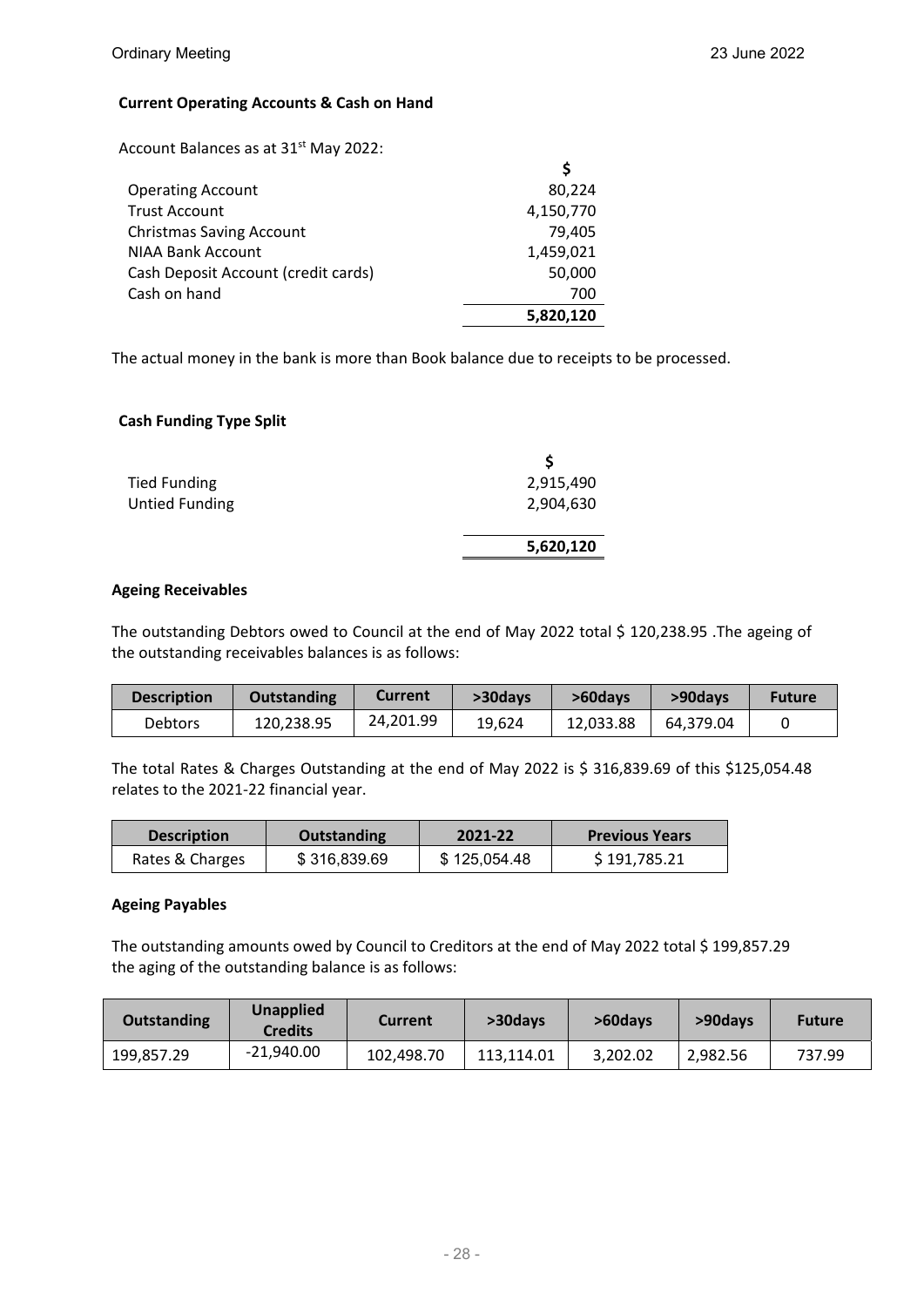| Statement of Financial Performance  |            |                     |               |             |               |                                                                                                                        |
|-------------------------------------|------------|---------------------|---------------|-------------|---------------|------------------------------------------------------------------------------------------------------------------------|
| for the period ended 31 May 2022    |            |                     |               |             |               |                                                                                                                        |
|                                     |            | <b>Year to Date</b> |               |             | Full Year     |                                                                                                                        |
| Income                              | Actual     | <b>Budget</b>       | ₩<br>Variance | ৯ৎ          | <b>Budget</b> |                                                                                                                        |
|                                     |            |                     |               |             |               |                                                                                                                        |
| 61 - Income Rates and Charges       | 2,950,250  | 2,706,424           | 243,827       | 9%          | 2,952,462     | 2021/22 Rates Run Completed                                                                                            |
| 62 - Income Council Fees and Charge | 1,284,204  | 1,385,647           | (101, 443)    | $-7%$       |               | 1,511,615 Unfavourable variance due to Lower Airport landing fees and Ferry Income                                     |
| 63 - Income Operating Grants Subsid | 8,015,989  | 9,146,468           | (1, 130, 479) | $-12%$      | 9,977,965     | The sport & Rechall Grant Funding to be released                                                                       |
| 66 - Income Reimbursements and Ot   | 56,376     | 28,265              | 28,111        | 99%         | 30,835        |                                                                                                                        |
| 67 - Income Agency and Commercial   | 655,714    | 862,996             | (207, 281)    | $-24%$      | 941,450       | Under recipt of Income from workshop & Fuel sales                                                                      |
| 69 - Income Sale of Assets          | 92,863     | 55,000              | 37,863        | 100%        | 60,000        |                                                                                                                        |
| <b>Total Operating Revenue</b>      | 13,055,398 | 14,184,800          | (1, 129, 402) | -8%         | 15,474,327    |                                                                                                                        |
|                                     |            |                     |               |             |               |                                                                                                                        |
| Expenditure                         |            |                     |               |             |               |                                                                                                                        |
| 71-Employee Expenses                | 5,478,315  | 6,126,637           | 648,322       | 11%         |               | 6,688,253 Underspend in wages community safety & Corporate services.                                                   |
| 22 - Contract and Material Expenses | 3,003,092  | 5,749,765           | 2,746,673     | 48%         |               | 6,272,471 Underspend in Material due to underspen in following projects R2R, LAPF, ABA<br>Homelands & Pirlangimpi Pool |
| 73 - Finance Expenses               | 4,595      | 5,583               | 988           | 18%         | 6,090         |                                                                                                                        |
| 74 - Communication Expenses         | 304,645    | 480,577             | 175,933       | 37%         | 524,266       |                                                                                                                        |
| 75 - Asset Expense                  | 1,862,443  | 1,871,673           | 9,230         | $\infty$    | 2,041,825     |                                                                                                                        |
| 79 - Miscellaneous Expenses         | 1,093,900  | 1,409,427           | 315,527       | 22%         |               | 1,537,556 Insurance Payament less the budget and Underspend on member costs.                                           |
| <b>Total Operating Expenditure</b>  | 11,746,990 | 15,643,662          | 3,896,677     | 25%         | 17,070,461    |                                                                                                                        |
|                                     |            |                     |               |             |               |                                                                                                                        |
| Allocations                         | 835        |                     |               |             |               |                                                                                                                        |
|                                     |            |                     |               |             |               |                                                                                                                        |
| Net Surplus/(Deficit)               | 1,307,573  | (1,458,862)         | 2,766,435     | 190%        | (1,596,134)   |                                                                                                                        |
| Adjust for Capital and Depreciation |            |                     |               |             |               |                                                                                                                        |
| Less: Capital Expense               | 232,329    | 924,765             | 692,436       | 75%         | 1,008,835     |                                                                                                                        |
| Add back: Depreciation expense      | 1,764,811  | 1,871,673           | (106, 862)    | $-6%$       | 2,041,825     |                                                                                                                        |
| Net Cash Surplus/(Deficit)          | 2,840,054  | (511, 955)          | 3,352,009     | <b>655%</b> | (563, 144)    |                                                                                                                        |
| Restricted Cash Carried Forward     | 1,309,678  | 520,164             | 789,514       | 152%        | 567,451       |                                                                                                                        |
| Total Surplus/(Deficit)             | 4,149,732  | 8,209               | 4,141,523     | -50452%     | 4,308         |                                                                                                                        |
| Represented by:                     |            |                     |               |             |               |                                                                                                                        |
| Tied Funding Surplus/(Deficit)      | 3,331,687  | 4,949               | 3,326,739     | 67223%      | 5,399         |                                                                                                                        |
| Untied Funding Surplus/(Deficit)    | 818,044    | 3,259               | 814,785       | 24998%      | (1,092)       |                                                                                                                        |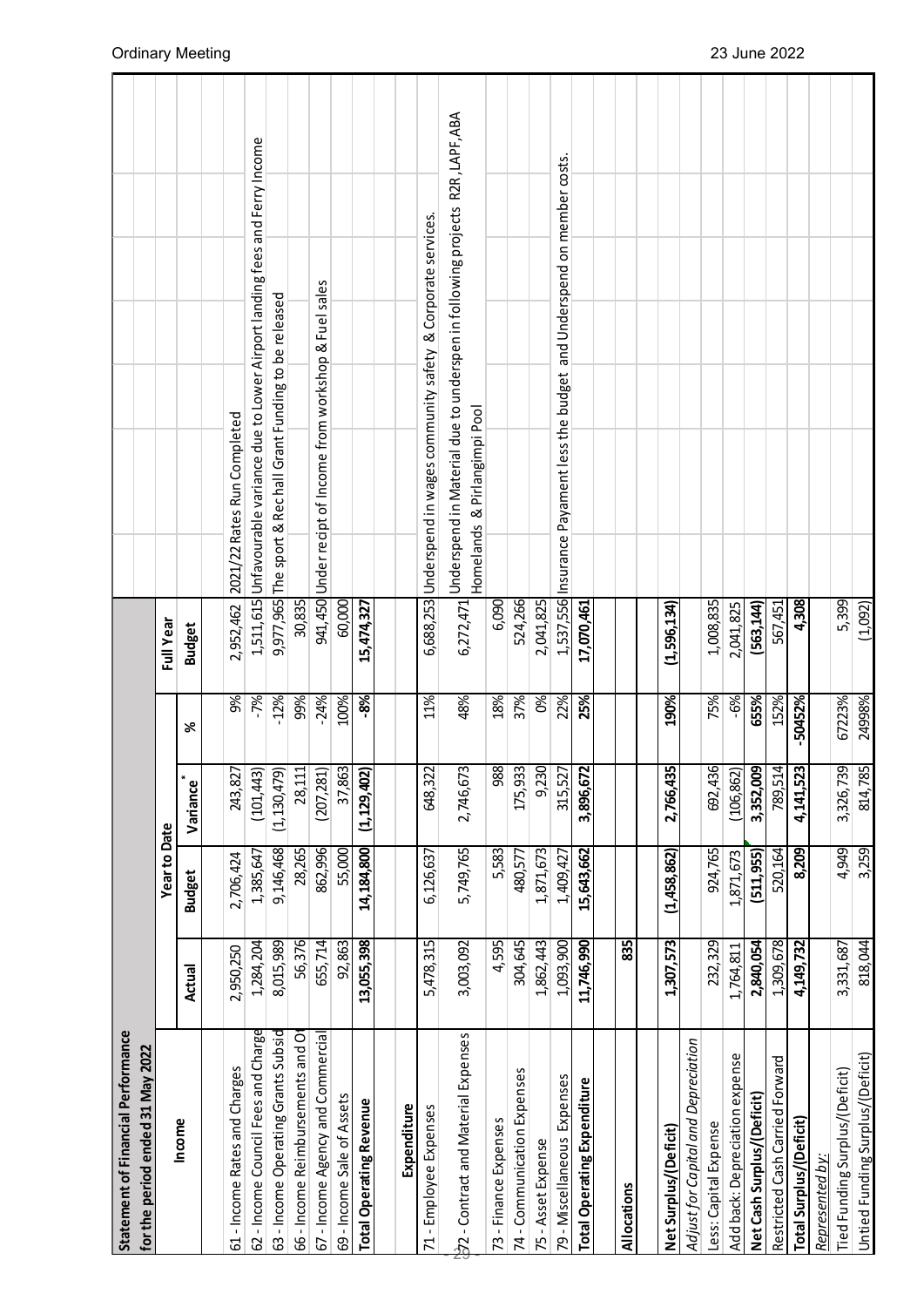### **Council's Payment and Reporting Obligations:**

**Fringe benefits Tax: Council's 2022 Fringe benefits tax return is lodged before the** Deadline of 21<sup>st</sup> May 2022. The Tax Return is under processing by the tax office.

**Insurance:** Council Insurance policy is procured the insurance broker JLT. The policy coverage starts from 1<sup>st</sup> July 2021 to 30th June 2022. JLT send the invoices on the periodic basis .Payments are made to JLT upon the receipt of the invoices. There are no outstanding invoices.

**Superannuation:** Council Superannuation is paid on a quarterly basis. Third Quarter superannuation Payment of 2021-22 financial year is processed and paid.

**PAYG:** The tax Withheld from the staff salaries is remitted to the tax office on a weekly basis .All the payments are up to date.

**Business Activity Statements (BAS) :** We are up to date will all the lodgement of the council business activity statements .The Apr -2022 BAS lodgement is complete and working on May-22 BAS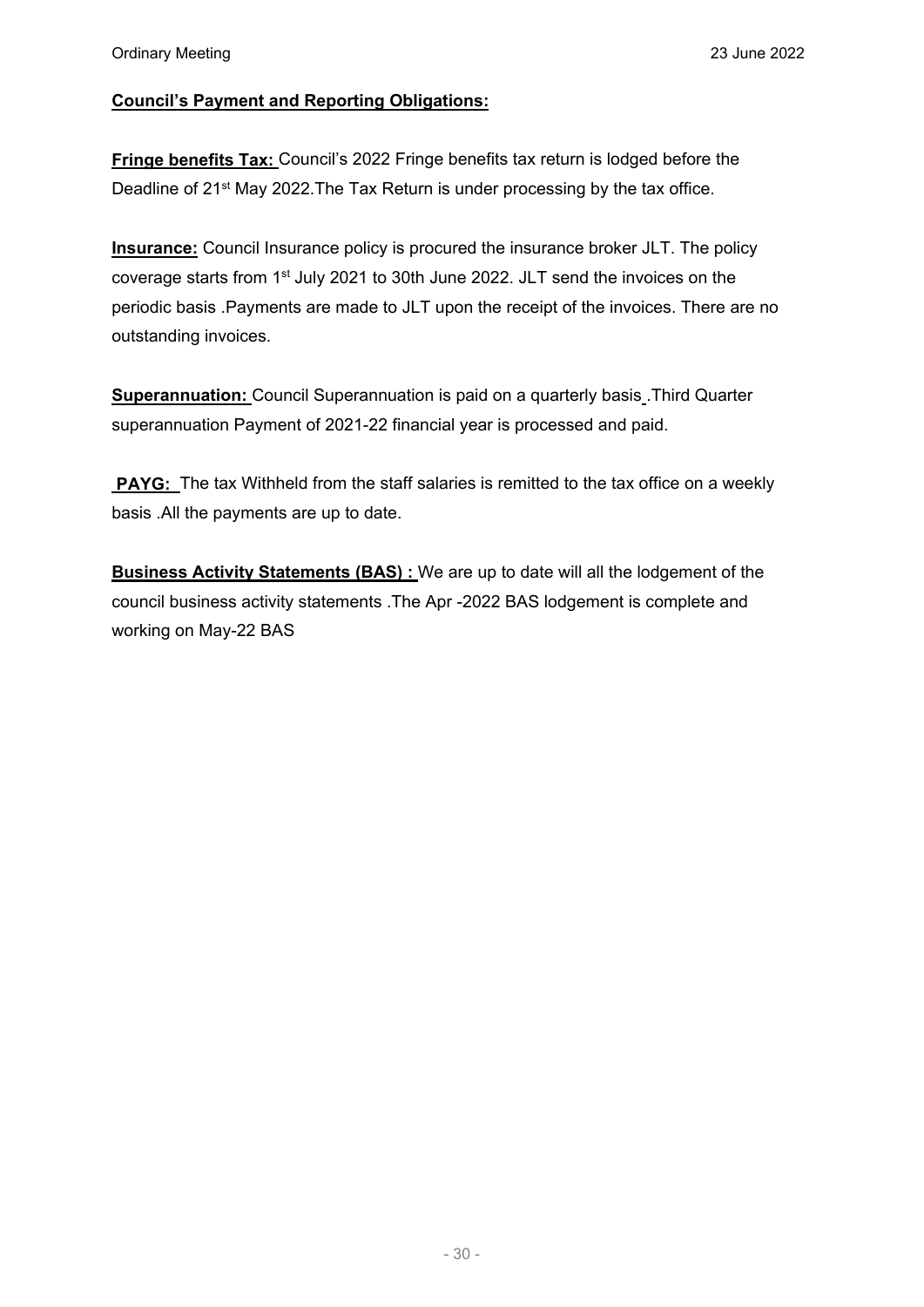#### **CONSULTATION AND TIMING**

Section 8 of the Local Government Accounting Regulations 2014 outlines the requirements for financial reporting to Council. In particular it states that the actual income and expenditure for the commencement of the financial year to the end of the previous month should be reported plus a statement of the debts owed to the Council.

#### **Part 8 Financial reports to council**

#### **18 Financial reports to council**

- (1) The CEO must, in each month, present before a meeting of the council a report, in a form approved by the council, setting out:
	- (a) The actual income and expenditure of the council for the period from the commencement of the financial year up to the end of the previous month; and
	- (b) The forecast income and expenditure for the whole of the financial year.
- (2) The report must include:
	- (a) Details of all cash and investments held by the council (including money held in trust); and
	- (b) A statement on the debts owed to the council including the aggregate amount owed under each category with a general indication of the age of the debts; and
	- (c) Other information required by the council.
- (3) If a council does not hold a meeting in a particular month, the report is to be laid before the council committee performing the council's financial functions for the particular month.

#### **RECOMMENDATION:**

**That Council notes and accepts the Finance Report for the reporting period to 31 May 2022**

#### **ATTACHMENTS:**

**1** Cash Flow.pdf